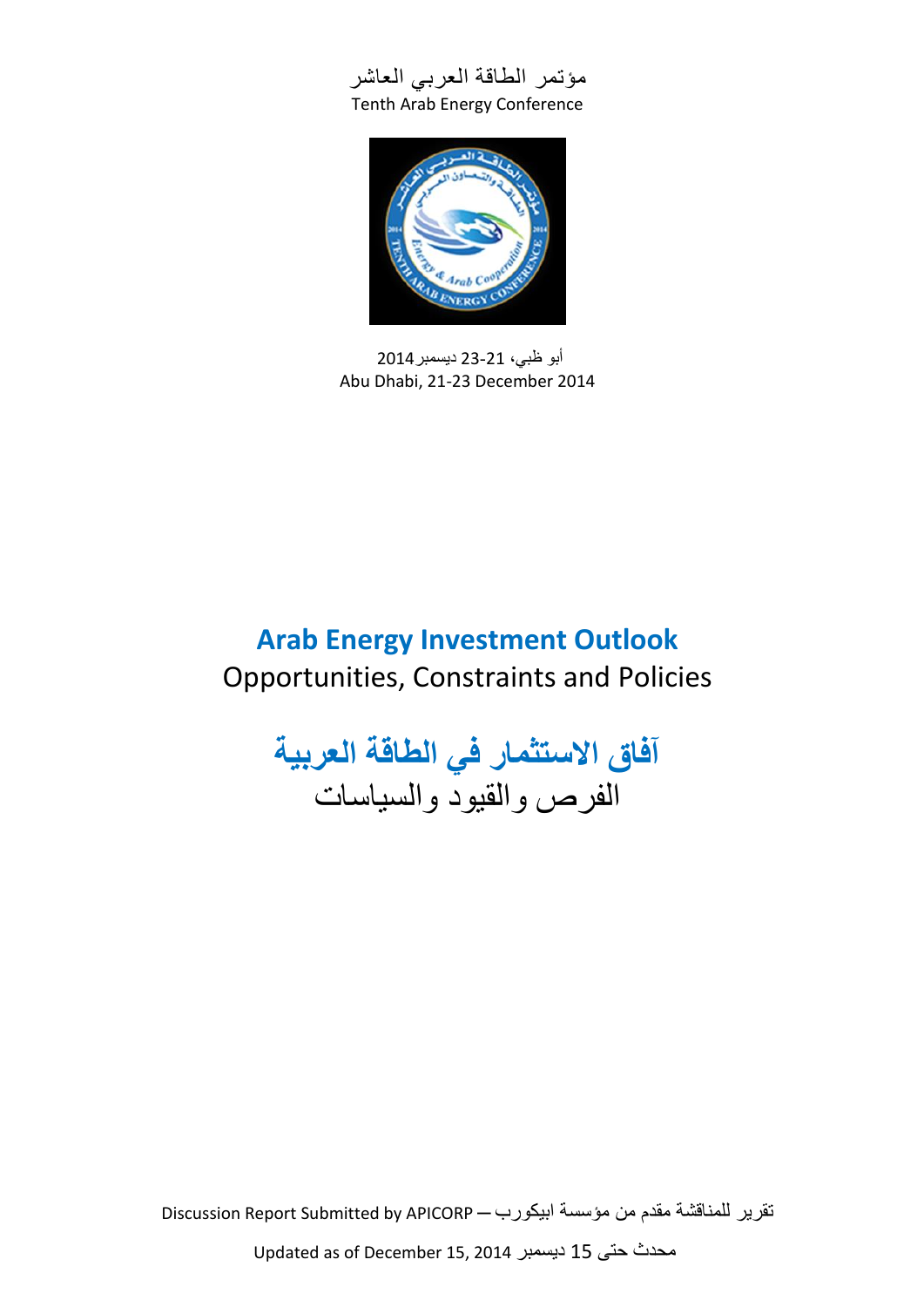# **Foreword**

It has been a longstanding tradition of the Arab Energy Conference to invite, on the occasion of its quadrennial proceedings, the Arab Petroleum Investments Corporation (APICORP) to submit a report on the outlook for the region's energy investment. Accordingly, the report's findings and policy implications are presented for discussion to a high-level panel of the Conference.

Obviously, the analysis focuses on the Arab world, thus discounting Iran. However, for the purpose of regional context discussions and international comparisons, Iran has occasionally been added as the relative complement to the Middle East and North Africa (MENA).

The report has been prepared by Ali Aissaoui, Senior Consultant at APICORP. It draws extensively from relevant APICORP's internal research and studies, mostly available in the public domain and accessible through the Corporation's monthly *Economic Commentary.*<sup>1</sup>

It should be noted that, as requested by the Organizers, the original edition of this report was sent four months ahead of the starting date of the conference. In period of rising uncertainties this is a very long time indeed. Accordingly, the present updated edition (as of 15 December 2014) incorporates some of the more recent developments that have taken place since; and so does the final PowerPoint presentation to the panel.

 $1$  [www.apicorp-arabia.com/research](http://www.apicorp-arabia.com/research)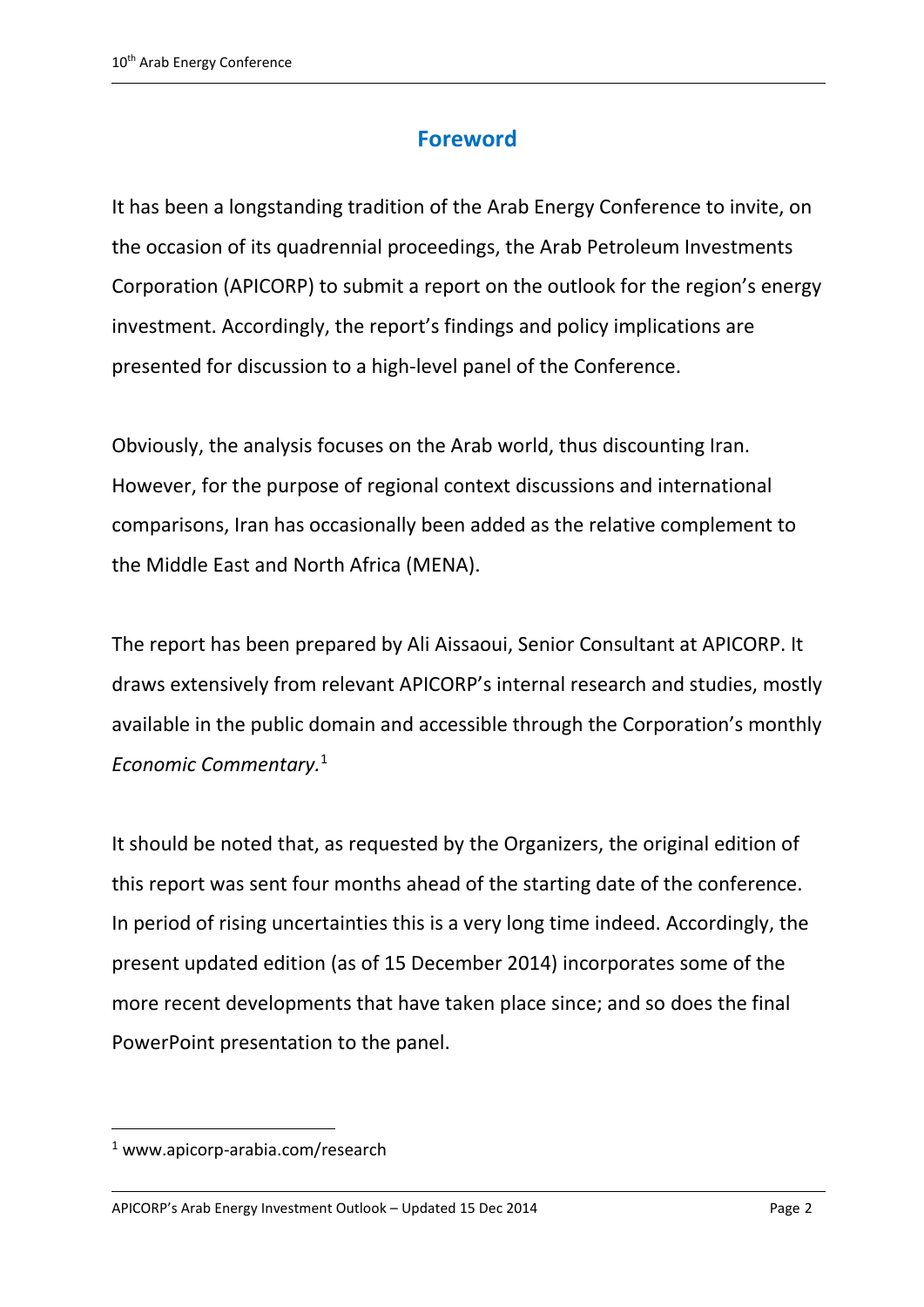# **Table of Contents**

| Foreword                                   | $\overline{2}$ |
|--------------------------------------------|----------------|
| <b>Executive Summary</b>                   | 5              |
| The Arab Energy Investment Outlook         | 7              |
| Context and framework analysis             | 7              |
| The Economic and Markets Context           | 9              |
| <b>Global and Arab economies</b>           | 9              |
| Money and credit markets                   | 10             |
| Oil and natural gas markets                | 13             |
| The Energy Investment Outlook              | 16             |
| Methodology and data                       | 16             |
| Investment overview                        | 17             |
| Geographical pattern                       | 18             |
| Sectorial pattern                          | 20             |
| <b>Key Constraints and Challenges</b>      | 23             |
| Flagging investment climate                | 23             |
| Project costs inflation                    | 26             |
| Feedstock scarcity                         | 27             |
| Financing uncertainties                    | 28             |
| <b>Conclusions and policy implications</b> | 32             |
|                                            |                |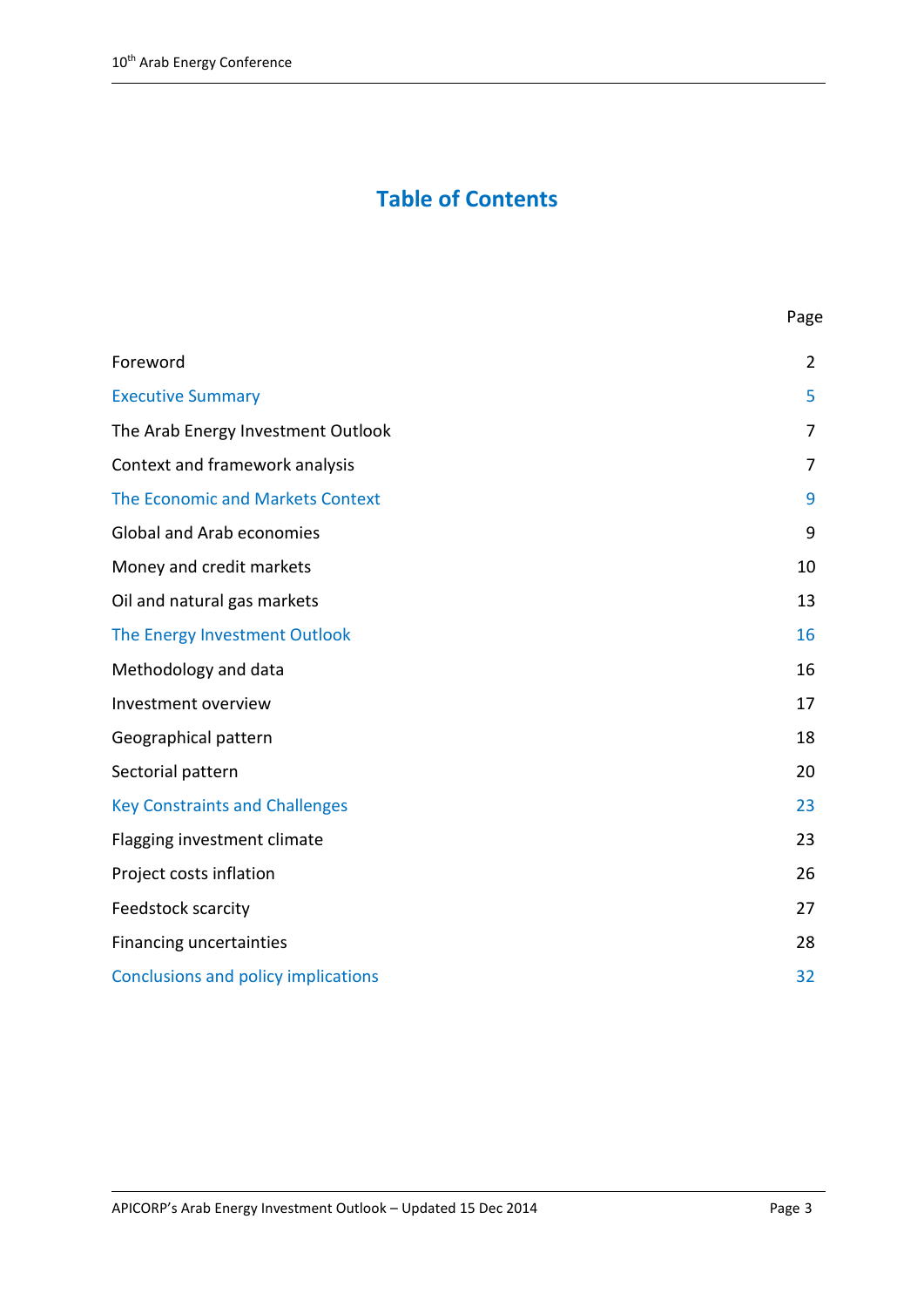# **List of Figures**

| Figure 1  | <b>Analytical Framework</b>                        | 8  |
|-----------|----------------------------------------------------|----|
| Figure 2  | Trends in Economic Growth                          | 10 |
| Figure 3  | Trends in Libor-OIS Spread                         | 11 |
| Figure 4  | Recent Evolution of 3-month \$Libor Rates          | 12 |
| Figure 5  | <b>Trends in Global Oil Prices</b>                 | 14 |
| Figure 6  | <b>Trends in World Natural Gas Prices</b>          | 15 |
| Figure 7  | <b>Energy Projects Structuring</b>                 | 16 |
| Figure 8  | Successive 5-Year Assessments of Energy Investment | 18 |
| Figure 9  | <b>Geographical Pattern</b>                        | 19 |
| Figure 10 | <b>Sectorial Pattern</b>                           | 21 |
| Figure 11 | <b>Current Sovereign Ratings</b>                   | 23 |
| Figure 12 | Sub-regional Trends in Sovereign Ratings           | 24 |
| Figure 13 | Current Mapping of the Energy Investment Climate   | 25 |
| Figure 14 | Cost Inflation of Large-scale Energy Projects      | 26 |
| Figure 15 | Distances to Optimal Natural Gas Supply Pattern    | 28 |
| Figure 16 | <b>Energy Capital Structure and Financing</b>      | 29 |
| Figure 17 | <b>Current OPEC Fiscal Break-even Oil Prices</b>   | 30 |
| Figure 18 | Trends in Energy Sector External Financing         | 31 |

Page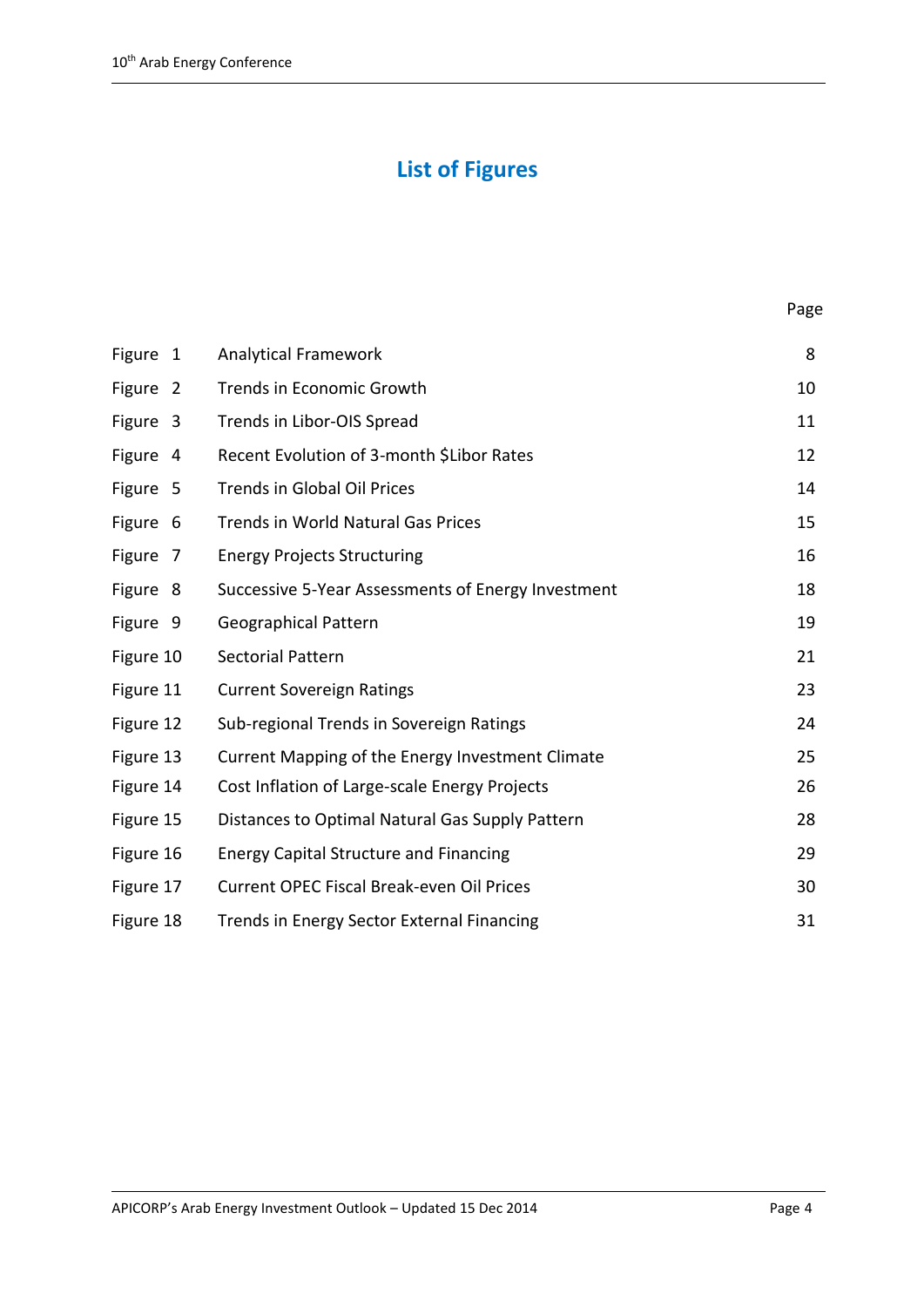# **Executive Summary**

1. Our assessment of the outlook for the Arab energy investment is set against a backdrop of persistent uncertainties in the world and regional economy and international markets. The main findings and their implications for policy are summarized herein.

2. In a context of continuing regional turmoil and collapsing oil prices, we expect energy capital investments for the 5-year period 2015- 2019 to total \$685 billion for the Arab world (\$755 billion for the whole MENA). These levels, which are slightly lower compared to the previous annual review, would have been even lower had it not been for a catch-up effect, particularly evident in the power sector, and ever-increasing project costs.

3. The current review indicates that a little more than three-quarters of these investments are in seven Arab countries among the region's biggest holders of oil and natural gas reserves. Saudi Arabia continues to top the ranking, followed by the UAE, Algeria, Iraq, Qatar, Kuwait and Libya. Except Iraq and Libya, where the bulk of investment is expected to be backended towards the end of the review period, the geographical pattern has favored countries that have been relatively shielded from the turmoil.

4. The review further reveals that, due to prevailing constraints, investment remains below potential in almost every country. In addition to a flagging investment climate which acts as a major disincentive to investment, three issues continue to confront project sponsors: rising costs, scarcity of natural gas supply, and funding limitations. Of the three, the latter remains the most critical.

5. Given the structure of capital investment assumed in the outlook, internal financing could tighten if the price of benchmark crude (Brent) stays durably below the value of OPEC's fiscal break-even price, which we estimate at

# **ملخص تنفيذي**

.2 إن تقييمنا آلفاق االستثمار في قطاع الطاقة في العالم العربي تم إعداده على خلفية حالة عدم اليقين المستمرة التي يشهدها االقتصاد العالمي واإلقليمي وكذلك الأسواق الدولية. نقدم في هذا الملخص النتائج الرئيسية للتقرير و انعكاساتها على السياسات.

.1 في سياق استمرار االضطرابات اإلقليمية وكذلك انهيار أسعار النفط ، نتوقع أن يبلغ حجم االستثمارات الرأسمالية في قطاع الطاقة العربي لفترة الخمس سنوات القادمة )1121 – 1122( نحو 581 مليار دوالر )511 مليار دوالر لكامل منطقة الشرق األوسط وشمال افريقيا)، وهي مستويات أدنى بقليل من التي توصلنا إليها وفق مراجعاتنا السنوية السابقة. وقد كان مقدرا لهذه المستويات ان تنخفض بشكل أكبر لو أن مشاريع الطاقة الكهربائية تحتمل المزيد من التأخير، في حين أن تكاليف إنشاء المشاريع ما زالت في اتجاهها التصاعدي.

.2 وقد تبين أن ما يزيد عن ثالثة أرباع إجمالي االستثمارات تتواجد في سبعة أقطارعربية تعد من أكبر دول المنطقة المالكة لاحتياطيات النفط والغاز الطبيعي، حيث مازالت المملكة العربية السعودية تتبوأ المرتبة الأولى تليها الإمارات العربية المتحدة فالجزائر ثم العراق، قطر، الكويت، ليبيا. وبخالف العراق وليبيا، حيث ير ّجح أن تأخذ معظم استثمارات هذين البلدين طريقها للتنفيذ في أواخر الفترة قيد النظر ، فإن مجمل الاستثمار ات الأخر ى ستشق طر يقها في الأقطار التي تنعم بالاستقرار الأمني.

.4 وكذلك تبين النتائج بأنه بسبب القيود السائدة يظل االستثمار دون اإلمكانيات في معظم البلدان. فباإلضافة إلى ضعف المناخ االستثماري الذي يعتبر عقبة رئيسية بوجه االستثمار، ال تزال هنالك ثالث قضايا تواجه القائمين على المشاريع وهي: ارتفاع التكاليف، ونقص إمدادات الغاز الطبيعي، والقيود على التمويل، وهو العامل الأكثر أهمية من بينهاً.

.1 وبالنظر لهيكلة التمويل المفترضة في التقييم، فإن حصة التمويل الداخلي قد تتقلص طالما بقي سعر النفط الخام المر جعي (بر نت) أدنى من السعر الذي يحقق التوازن لميزانيات دول أعضاء أوبك نقدره والذي( OPEC's fiscal break-even price(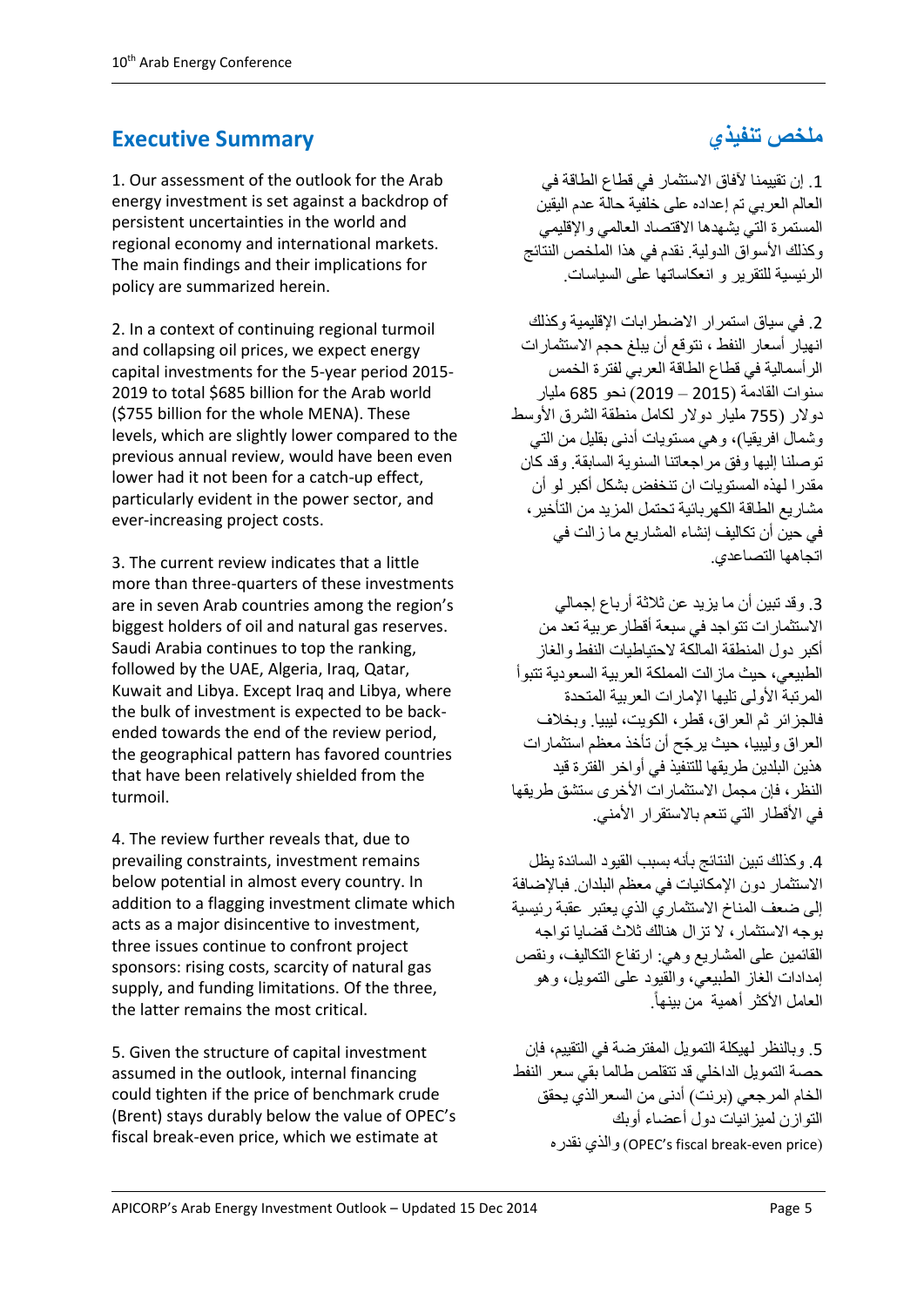\$105/bbl. External financing, which comes predominantly in the form of dollardenominated loans, will also be challenging as long as the region's syndicated loan market has not fully recovered.

6. Our findings have several policy implications, including in terms of investment climate, project costs, fuel and feedstock, and financing:

 *Investment climate:* Policy-makers should focus their commitment on improving the investment climate and creating a more enabling environment for the development of the oil, gas and power sectors. This is particularly the case of countries that have witnessed a wave of social and political unrest and, therefore, are in greatest need to attract investors back.

 *Project costs:* Since EPC prices are the major component of these costs, policy-makers should encourage project sponsors to review and monitor the dominantly prevailing contractual lump-sum-turnkey (LSTK) provisions and devise alternative risk-mitigating strategies to reduce costs.

 *Fuel and feedstock:* Confronting the region's natural gas paradox – a paradox of scarcity amidst plenty – requires both a supply and a demand response. Policy-makers need to push for reform of domestic energy pricing in order to moderate overconsumption and enhance the incentives for exploration and development (E&D) of natural gas resources in the region.

 *Financing:* Securing medium to longterm financing is the most daunting challenge facing project sponsors. In the face of competing demands on the region's state budgets, governments may no longer be able to ease internal funding shortfalls. Therefore, policy-makers should embrace and push towards sustainable, non-oil-price-dependent sources of financing, most importantly from the capital markets.

بـ 211 دوالر للبرميل. كما أن التمويل الخارجي، والذي يكون في الغالب على شكل قروض مقومة بالدوالر، سيواجه بدوره تحدياً طالما أن سوق . القروض المشتركة في المنطقة لم تتعافى تماماً

.5 للنتائج التي تمخض عنها التقييم عدة انعكاسات على السياسات، وخاصة ما يتعلق منها بمناخ االستثمار، وتكلفة المشاريع، والوقود واللقيم المستخدم، وفرص التمويل:

م*ناخ الاستثمان*: ينبغي على واضعي السياسات العمل على تحسين مناخ االستثمار والعمل على خلق بيئة أفضل لألعمال في مجاالت تطوير صناعة النفط والغاز والطاقة الكهربائية، وخصوصاً في البلدان التي عانت من موجة االضطرابات االجتماعية والسياسية، وبالتالي أضحت في أمس الحاجة لجذب المستثمرين مجددا.

 تكاليف المشاريع: بما أن سعر عقود الهندسة و توريد المعدات واإلنشاء )EPC )يعتبر المكّون الرئيسي لتكلفة المشاريع ، ينبغي على واضعي السياسات تشجيع القائمين على المشاريع لمراجعة وفحص شروط التعاقد السائدة، وهي تعاقدات بنظام التسليم الجاهزللمشروع )LSTK)، ووضع استراتيجيات تخفيف المخاطر بهدف خفض التكاليف.

 الوقود واللقيم: إن التعامل مع مفارقة قطاع الغاز الطبيعي في المنطقة – المتمثلة في نقص اإلمدادات رغم توافر االحتياطيات – تتطلب االستجابة لمقتضيات عوامل العرض والطلب. ويحتم ذلك على واضعي السياسات المُضيي قُدماً نحو إصلاح منظومة أسعار الطاقة المحلية للحد من االستهالك المفرط، رأيضاً تعزيز الحوافز المقدمة للمستثمرين في مجالات التنقيب عن وتنمية موارد الغاز الطبيعي في المنطقة.

 فرص التمويل :يظل تأمين التمويل المطلوب، في المديين المتوسط وطويل األجل، التحدي األكبر بالنسبة للقائمين على المشاريع. فمع تزايد ضغوط الأولويات على موازنات دول المنطقة، قد تصبح الموارد المالية الحكومية غيرمتاحة لتغطية النقص في التمويل الداخلي المطلوب. عليه ينبغي على واضعي السياسات تشجيع الحصول على مصادر تمويل أكثر استدامة وغير مرتبطة بسعر النفط، وأهم هذه المصادر أسواق رأس المال.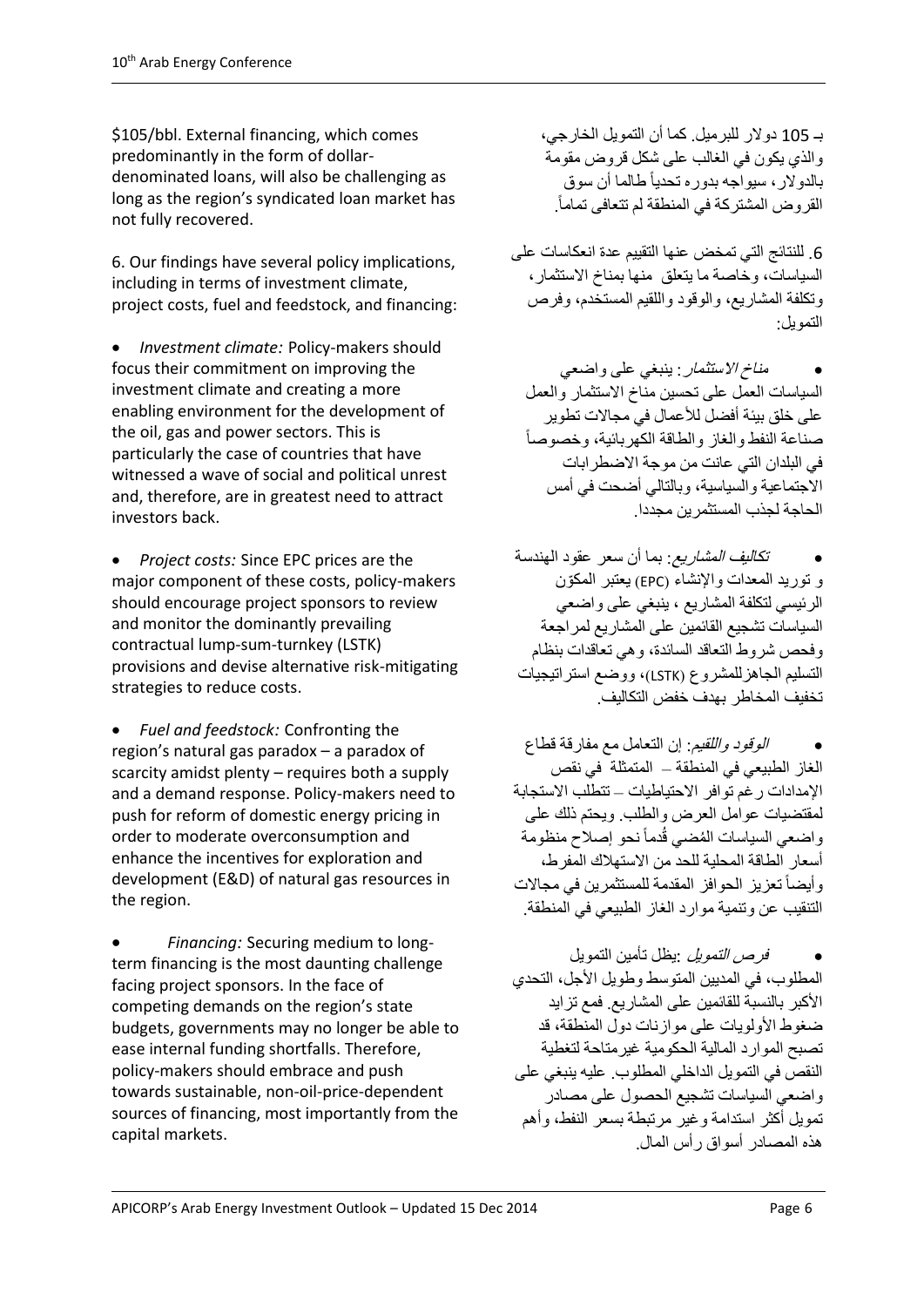# **The Arab Energy Investment Outlook**

### *Context and framework analysis*

1. Since we last met in Doha, in May 2010, on the occasion of the 9th Arab Energy Conference, the world has continued to deal with the aftermath of the Global Financial Crisis. At that time, we opened our presentation to the panel on energy investment by quoting Mohamed El-Erian's warning that "the crisis was a consequential phenomenon whose lagged impact is yet to play out fully in the economic, financial, institutional and political arenas." Indeed, after shifting from the US to the Euro area and triggering the so-called Great Recession, the crisis has played out in a multifaceted and often unexpected way. But what Mohamed probably did not have in mind, and neither did we despite the fact that the root causes had long lied in our own backyard, was the dramatic socio-political turmoil that has engulfed parts of the Arab world since 2011. The turmoil has taken a toll on an increasing number of countries and clouded the outlook for the region as a whole.

2. The crucial point for this year's conference is that the disruptions associated with the Global Financial Crisis and the region's turmoil have been compounded by barely discernable structural changes within the world's energy industry. As producers and exporters, the Arab largest holders of oil and natural gas resources have been struggling to adapt to major shifts in global demand, supply and trade. As investors, they realize that they will have to factor in the uncertainties over trends in technology and innovation, politics and policy, as well as climate change and the future of energy economics. However, because these uncertainties are long-term and inherently unpredictable, they can hardly feed into medium-term investment decision-making. Instead, investors tend to focus on more current concerns, chief of which are the real and perceived risks associated with a flagging investment climate.

3. Notwithstanding these challenges, the strategic focus of the Arab oil and natural gas industry should be on maintaining its twin roles as both a driver of the local economy and a

APICORP's Arab Energy Investment Outlook – Updated 15 Dec 2014 Page 7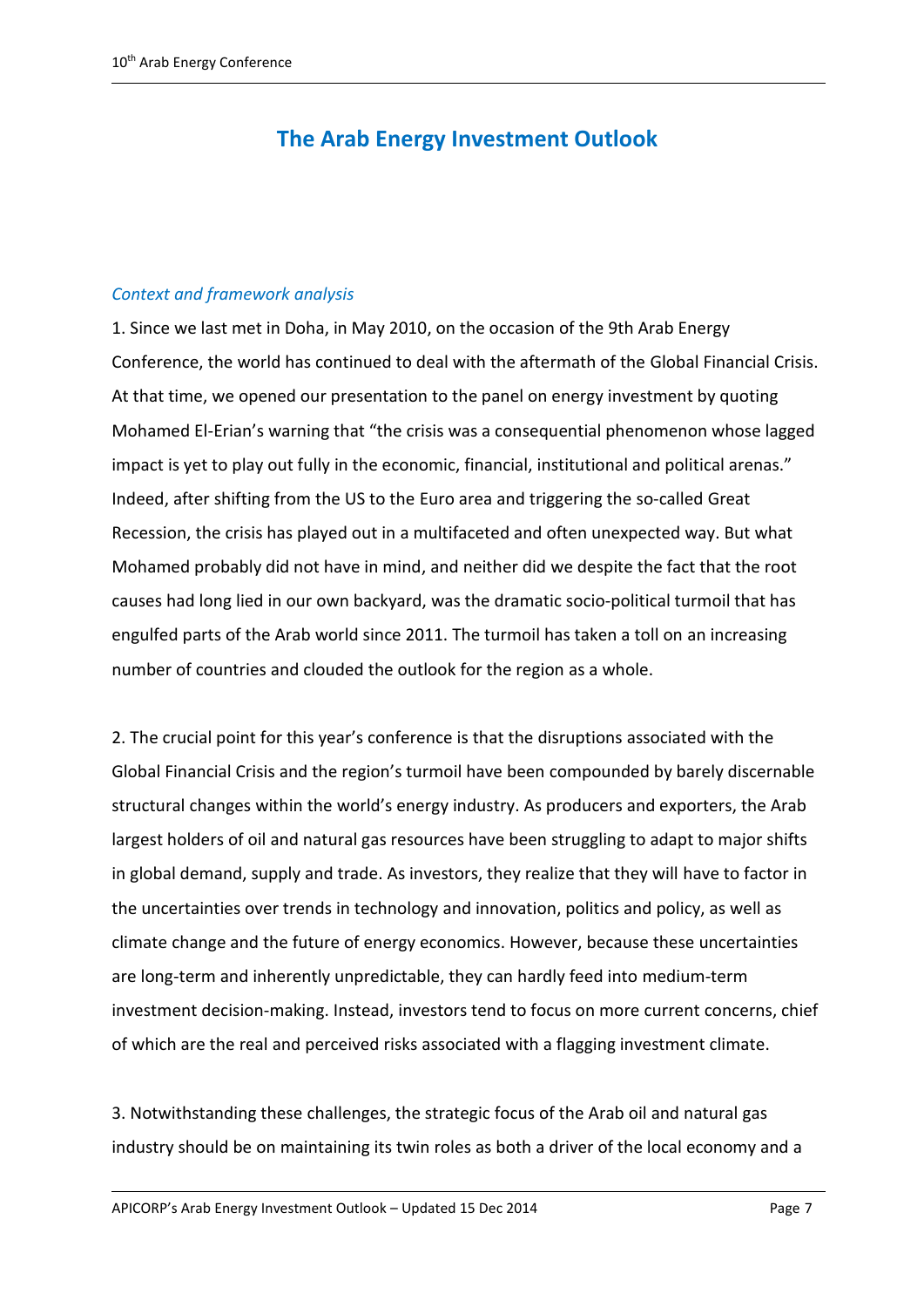major supplier of oil and gas to the rest of the world, thus achieving its full, and as yet unrealized, potential. It is well known, indeed, that the Arab region holds 43 percent of the world's proven reserves of crude oil and condensate, but only contributes to 32 percent of global oil output. Similarly, while the region holds 29 percent of proven natural gas reserves, it only accounts for 16 percent of total gas output.

4. The growing uncertainties involved in the development of this potential have not invalidated our framework for the assessment of the outlook for energy investment and financing. In addition to the investment climate, this framework continues to be underpinned by economic growth, interest rates and energy prices (Figure 1). We present these and the resulting outlook in three parts. The first part provides the economic and markets context. The second discusses the scope and size of investment, while the third part highlights the associated constraints and challenges. We conclude by summing up and identifying key policy implications.



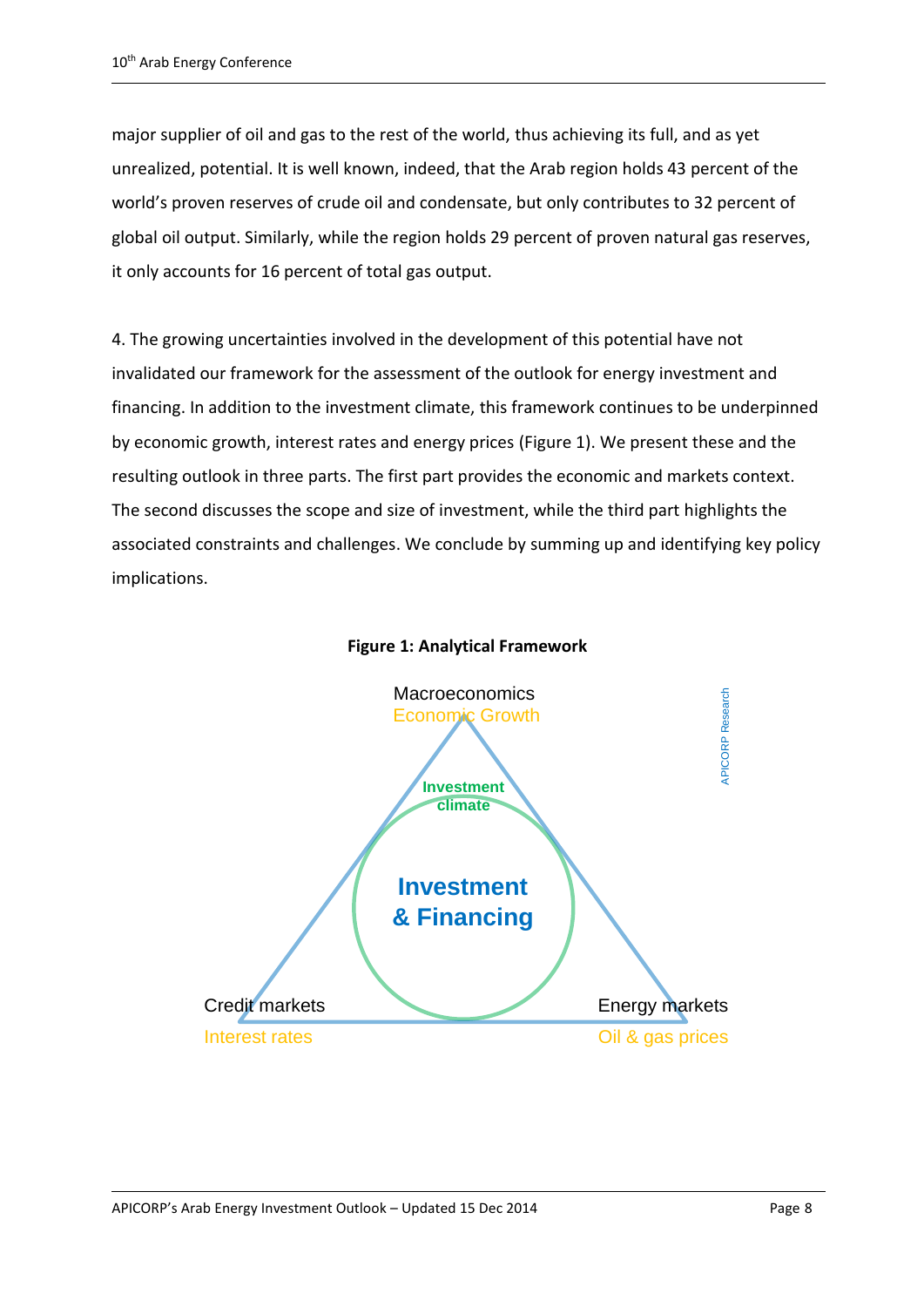# **The Economic and Markets Context**

### *Global and Arab economies*

5. The International Monetary Fund (IMF), which assesses every six months the world's economic trends, has recently revised its forecast downward.<sup>2</sup> However, we expect the Fund to update its projections soon to factor in collapsing oil prices, rising US dollar and declining euro. Meanwhile, as the global economy currently stands, growth has been marked down for both 2014 and 2015. The former to reflect a weakness in the first quarter particularly in the United States; the latter to reflect a slightly less optimistic outlook for several emerging markets.

6. Altogether, the different paces of regional economic growth suggests an uneven global recovery. Growth in emerging markets and developing economies, which has remained on a downtrend this year, will only slightly improve next year from 4.4% in 2014 and to 5.0% in 2015. In contrast, the current rally in the United States is likely to support a recovery in the advanced economies, whose growth is expected to rise from 1.8% in 2014 to 2.3% in 2015. Nevertheless, while the US economy appears to be on a sounder footing, growth in Europe is likely to remain subdued.

7. MENA, and within it the Arab world, is also most likely to experience notable revisions to its economic forecasts to factor in the lagged impact of falling oil prices. With uncertain political conditions, the region's growth seems to have bottomed out for now and may still slightly recover from 2.7% in 2014 to 3.9% in 2015. This forecast is largely underpinned by the assumption of a narrowing of the bifurcation between oil-exporting and oil-importing countries. Except Libya, most of the former have shown stronger growth, largely the result of sustained public spending. Whether or not the region's economy will come together and live up to the growth forecast for 2015 and beyond (Figure 2), depends on the outlook for oil markets and the extent to which the regional turmoil and political uncertainties recede. It

APICORP's Arab Energy Investment Outlook – Updated 15 Dec 2014 Page 9

<sup>&</sup>lt;sup>2</sup> IMF, World Economic Outlook - "Legacies, Clouds, Uncertainties" - October 2014. The relevant forecasts have been largely confirmed in a 'Note on Global Prospects and Policy Challenges' by the Staff of the IMF prepared for the November 15–16, 2014 G-20 Leaders' Summit in Brisbane, Australia.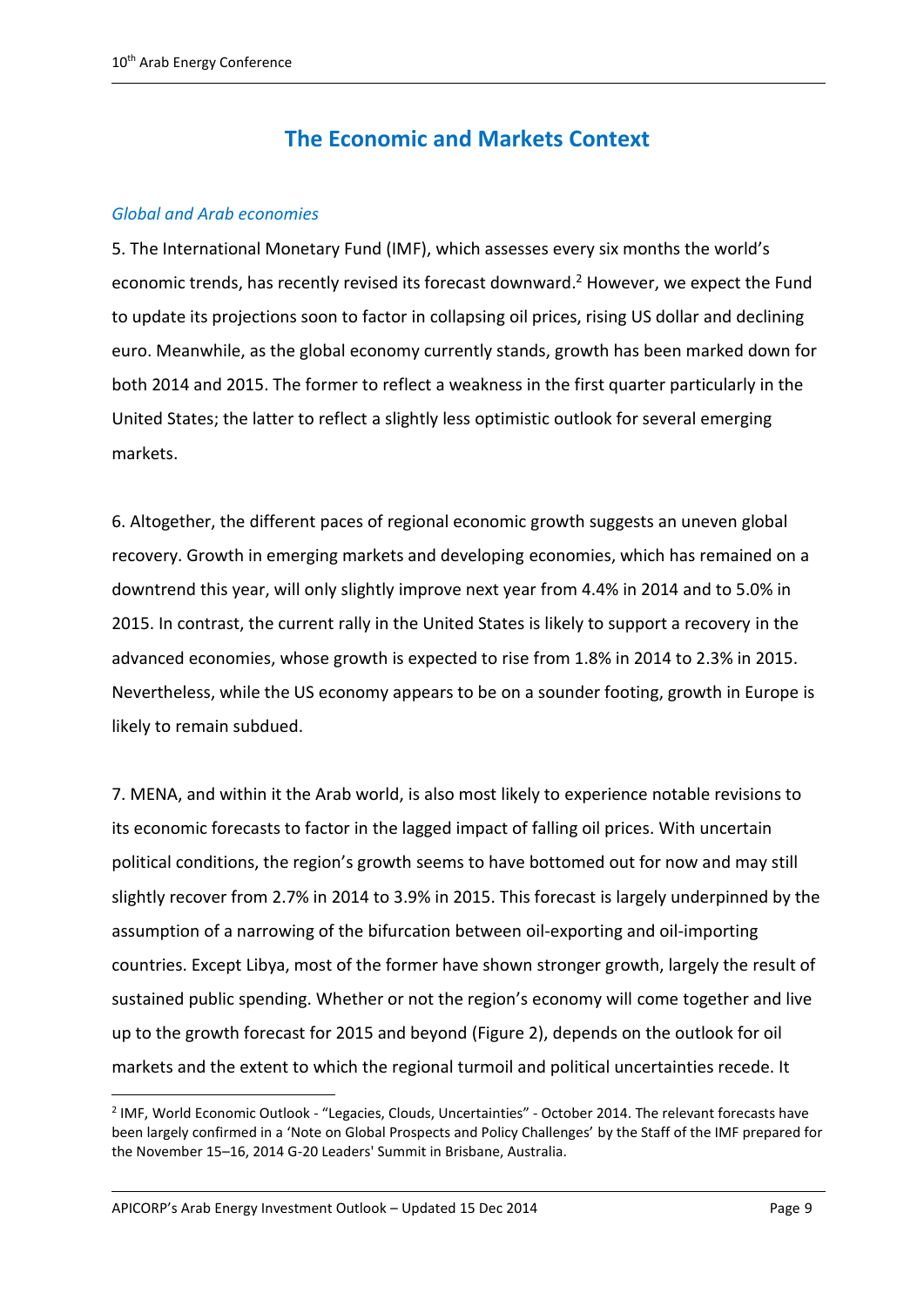also depends on Arab governments pursuing and achieving more inclusive socio-economic reform agendas.



## **Figure 2: Trends in Economic Growth**

# *Money and credit markets*

8. In late October 2014 the US Federal Reserve (Fed) announced that it wass ending its quantitative easing (QE) program, while continuing to be committed to keeping very low interest rates for "a considerable time". This decision follows on the heels of a previous (mid-2013) policy reversal dubbed 'tapering', consisting of a gradual reduction of the QE program. Whether or not the end of the Fed's QE policy should be understood as a move towards monetary tightening is a matter of interpretation. The Fed has on several occasions made it clear that it will keep the target range for its Fed-funds rate – the benchmark rate for interbank lending – at near zero until US unemployment falls significantly and so long as inflation remains contained. However, while the US labor market has shown a more robust sign of improvement, inflation expectations are not high enough to justify an immediate increase in the interest rate.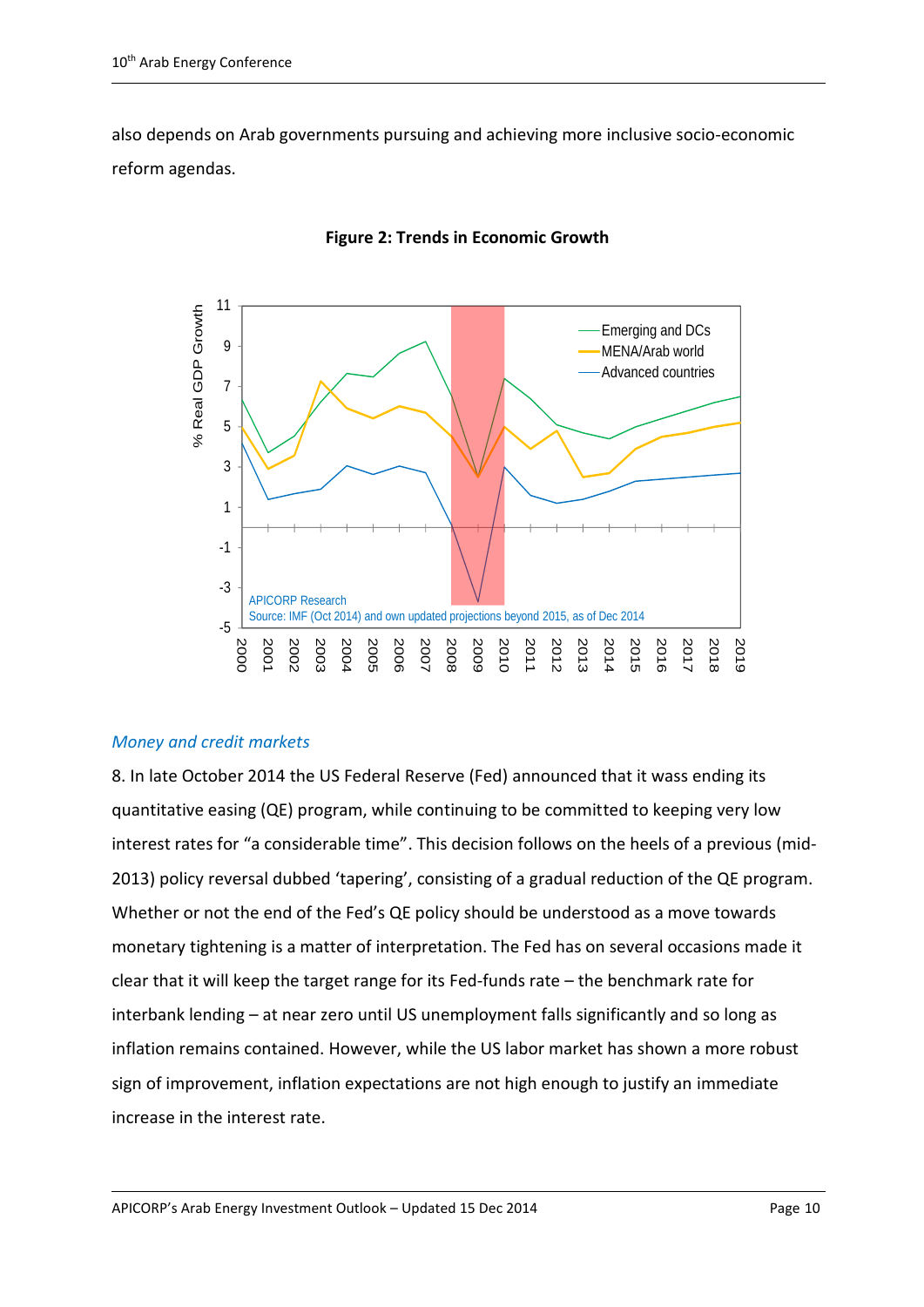9. Whatever monetary policy stance the Fed ultimately takes, its actions so far have greatly improved liquidity in the dollar money market. At the time of updating this report (December 2014), the spread between the US dollar Libor and the overnight indexed swap (OIS), which measures the relative funding stress in these markets, has continued to hover around 14 basis points (bps), extending the flat trend observed since early 2013 and keeping it just a little above the 'normal' pre-Global Financial Crisis level of 10 bps (Figure 3).<sup>3</sup>



**Figure 3: Trends in Libor-OIS Spread**

10. In this context, we should expect the 3-month \$Libor rate, which is the cost of bank-tobank lending of dollars for three months, to trade somewhat higher than the Fed benchmark due to the risk premium for dollar denominated deposits outside the US. As shown in Figure 4, after trending steeply upward in the wake of the Eurozone debt crisis, the 3-month \$Libor

<sup>&</sup>lt;sup>3</sup> Liquidity strains in financial markets are usually measured by interbank spreads, i.e. by rates that banks use when lending to each other. One such a spread is the London interbank offered rate (Libor) over the overnight indexed swap (Libor-OIS spread). The OIS rate is the expected average of the effective Fed-funds rate over the duration of an interest rate swap. Swapping interest rates allows banks to borrow in the overnight market to fund their short-term lending positions.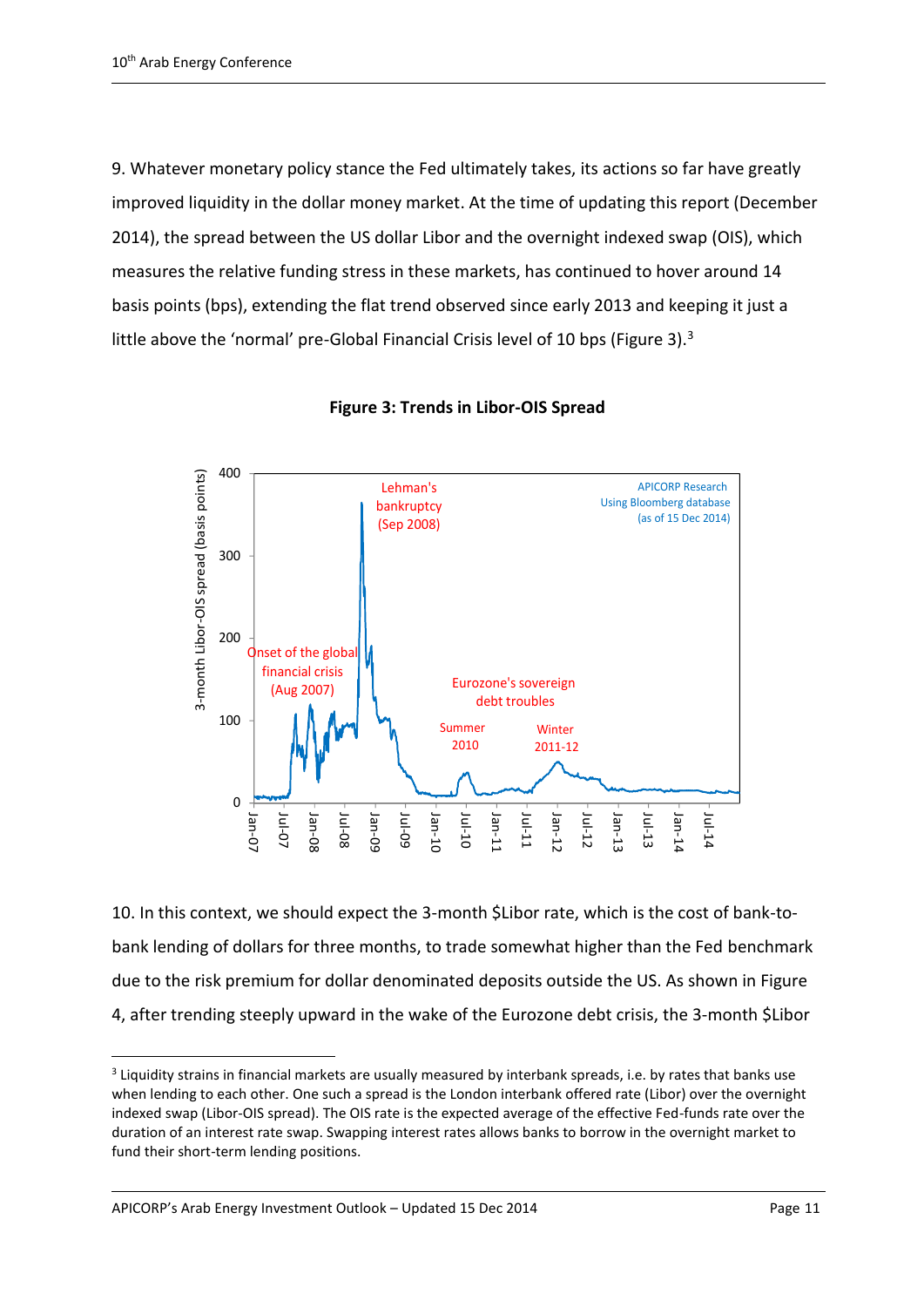rate eased abruptly during 2012 before trending steadily lower to reach 24 bps in October 2013 and keep flat since. However, as noted earlier, notwithstanding the end of its QE, the Fed's pledge on low rates for a "considerable time" makes any forecast of the future Fedfunds rate, therefore of Libor, extremely difficult. Current consensus among monetary policy observers is that any rise of the Fed benchmark rate, most likely from mid-2015, would be very modest and gradual.





11. Certainly, the major central banks' ultra-accommodative monetary policies have helped stabilize the money markets. However, their measures can hardly be said to have fully benefited the real economy. Commercial banks, through which monetary policies are implemented, have largely failed to support growth by providing much needed low-cost credit. Instead, they have focused efforts on rebuilding their capital reserves to mitigate persistent financial market uncertainty and the requirements of Basel III. Those involved in the Arab world have further been witnessing adverse political developments and geopolitical threats that dampened their risk appetite. In this context, capital inflows to the region – the bulk in dollar-denominated loans – have collapsed after lenders significantly reduced their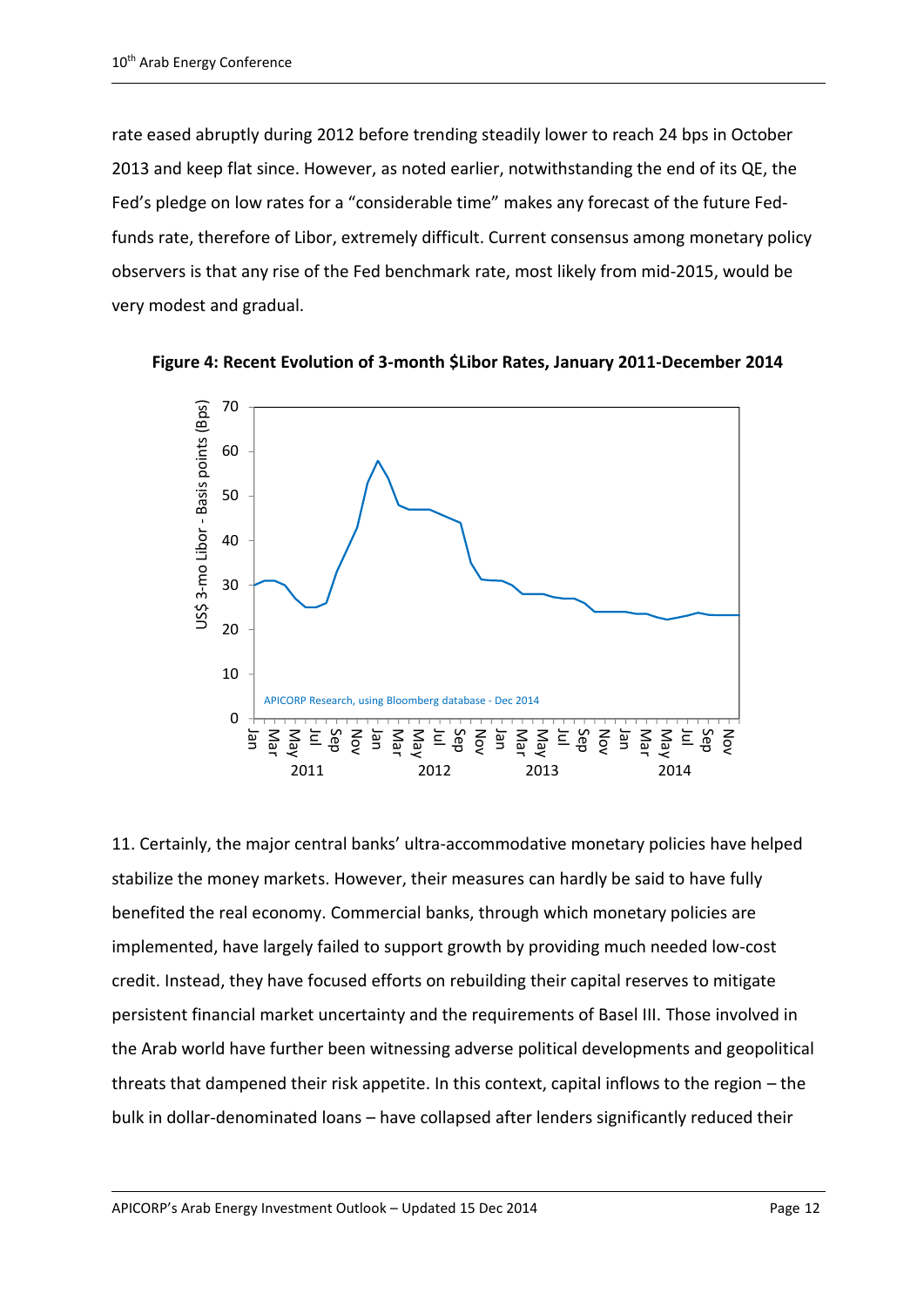exposure or completely pulled out. The supply of bank credits, for instance, nearly halved from \$101 billion in 2010 to \$55 billion in 2012. It recovered slightly to the value of \$74 billion in 2013 and, thanks to the continuing involvement of export credit agencies (ECAs), is expected to stay at that level in 2014.<sup>4</sup> Even though local banks have stepped in and access to the regional bond/sukuk markets has significantly expanded, the financing gap has remained substantial. As discussed further in later sections, external funding for the large-scale, capitalintensive Arab energy sector has witnessed a similar declining pattern, and is only now stabilizing.

## *Oil and natural gas markets*

12. In recent years, increased oil production from Saudi Arabia, Iraq and the dramatic rise in production of light-tight oil (LTO) in North America, has helped mitigate the loss of Iranian and Libyan oil. In the face of weaker demand, associated with slower global economic growth thus far, oil prices would have softened much earlier if not for geopolitical uncertainty. Accordingly, the value of the OPEC basket of crudes settled near \$106 per barrel in 2013 and the first half of 2014, somewhat below previous trends, and slightly less than the preceding three-year average of \$108 per barrel. However, since its June's peak of nearly \$115 per barrel, the value of the OPEC basket of crudes has been falling unchecked before collapsing below \$60 per barrel at the time of updating this report (Figure 5). As demonstrated during OPEC's November meeting, agreeing on a production cut is proving to be considerably more difficult in face of the unrelenting surge in US oil production, a protracted weak global demand and a strong US dollar. The resulting lower call on OPEC oil and hence a higher spare capacity will most likely keep prices depressed for some time to come. Meanwhile, a further complicating factor for OPEC policy agenda will be the prospect of accommodating increased production from Libya and Iraq should these countries recover from current turmoil, as well as from Iran, should a deal on its nuclear program succeed.

<sup>4</sup> The total loans' value for 2014, which is extrapolated from nine-month data, is expected to be around \$70 billion (source of data: Dealogic Loanware database).

APICORP's Arab Energy Investment Outlook – Updated 15 Dec 2014 Page 13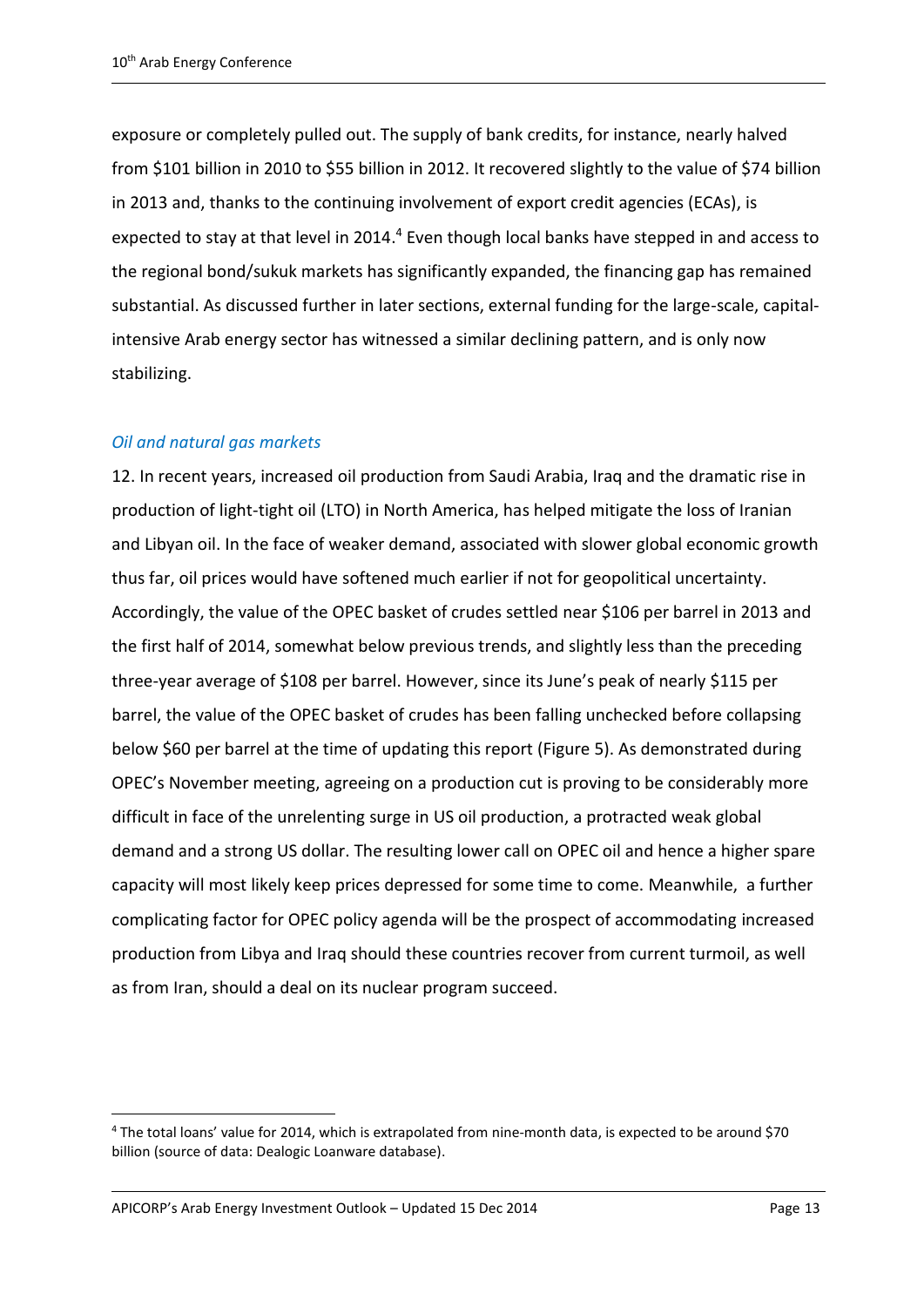

**Figure 5: Trends in Global Oil Prices** 

13. In the more complex and fragmented natural gas markets, prices have failed to converge as long anticipated. For not only have they mostly deviated from oil parity, but they have also been diverging along different regional paths (Figure 6). The greater potential for arbitrage that the US shale-based LNG exports would create from 2016 onward is unlikely to further such convergence within our medium-term framework. <sup>5</sup> Therefore, we expect prices to evolve between \$4 and \$6 per million Btu in the liberalized and well supplied North American markets. In Continental Europe, with hub pricing taking over progressively oil indexation and oil-indexed pipeline gas imports already marked down as a consequence, gas prices will tend to be market-driven with a 'ceiling' provided by Russian oil-indexed contract prices. With falling oil prices this ceiling is not far above current European hub prices of about \$8.50 per million Btu. Finally, in the Asian market, prior to US LNG exports and the forthcoming new generation of Australian LNG projects, Japan's oil-linked LNG import prices are likely to fall

(Monthly Value of OPEC Basket of Crudes)

<sup>5</sup> When US LNG export volumes build up from 2016 onwards the arbitrage linkage between European, Asian and US markets will become more likely. Naturally, the cost of liquefaction, shipping and regasification will be reflected in price differentials between these markets.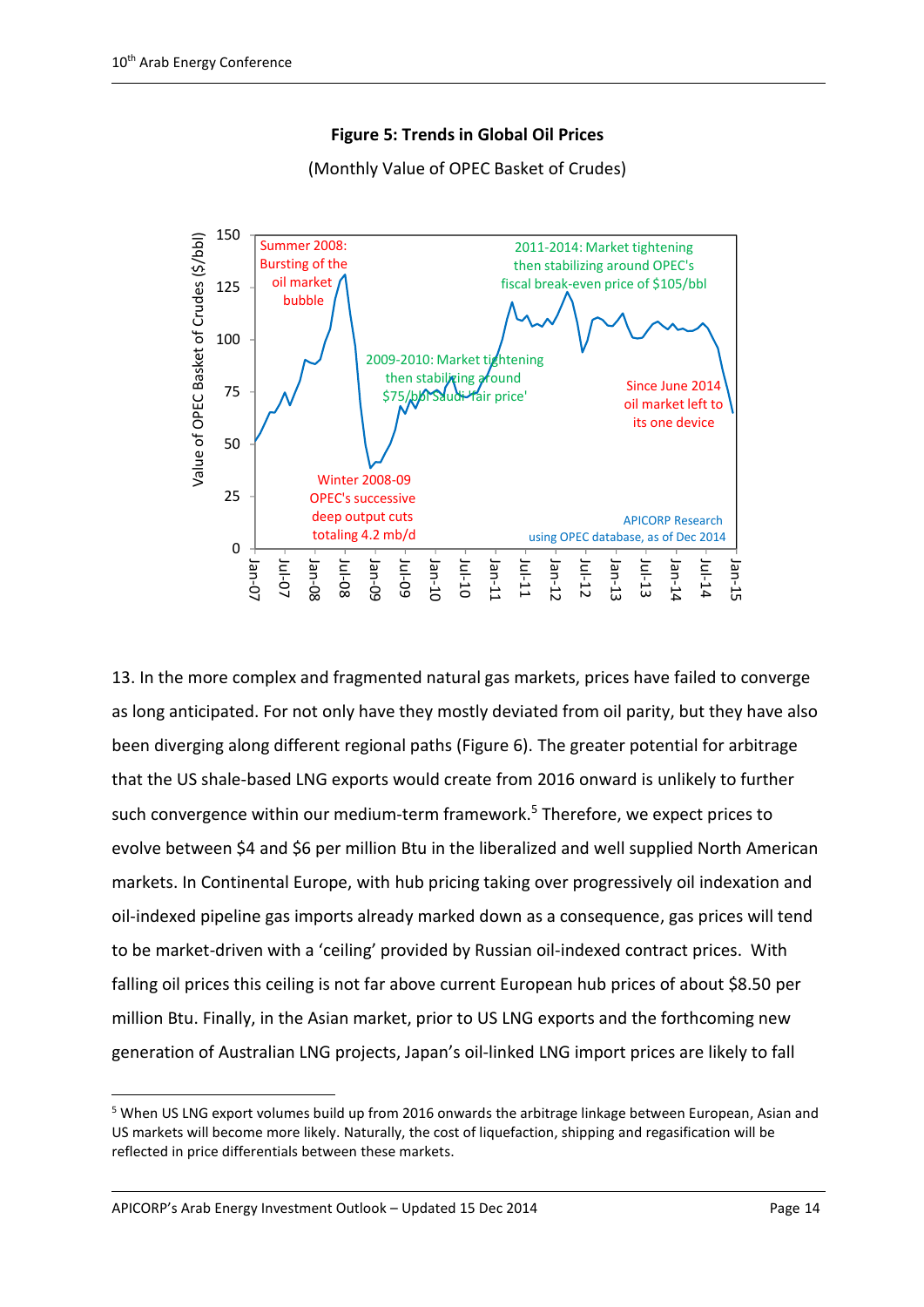below \$15 per million Btu, while LNG spot prices could weaken to between \$10 to \$12 per million Btu.



**Figure 6: Trends in World Natural Gas Prices**

(Monthly averages)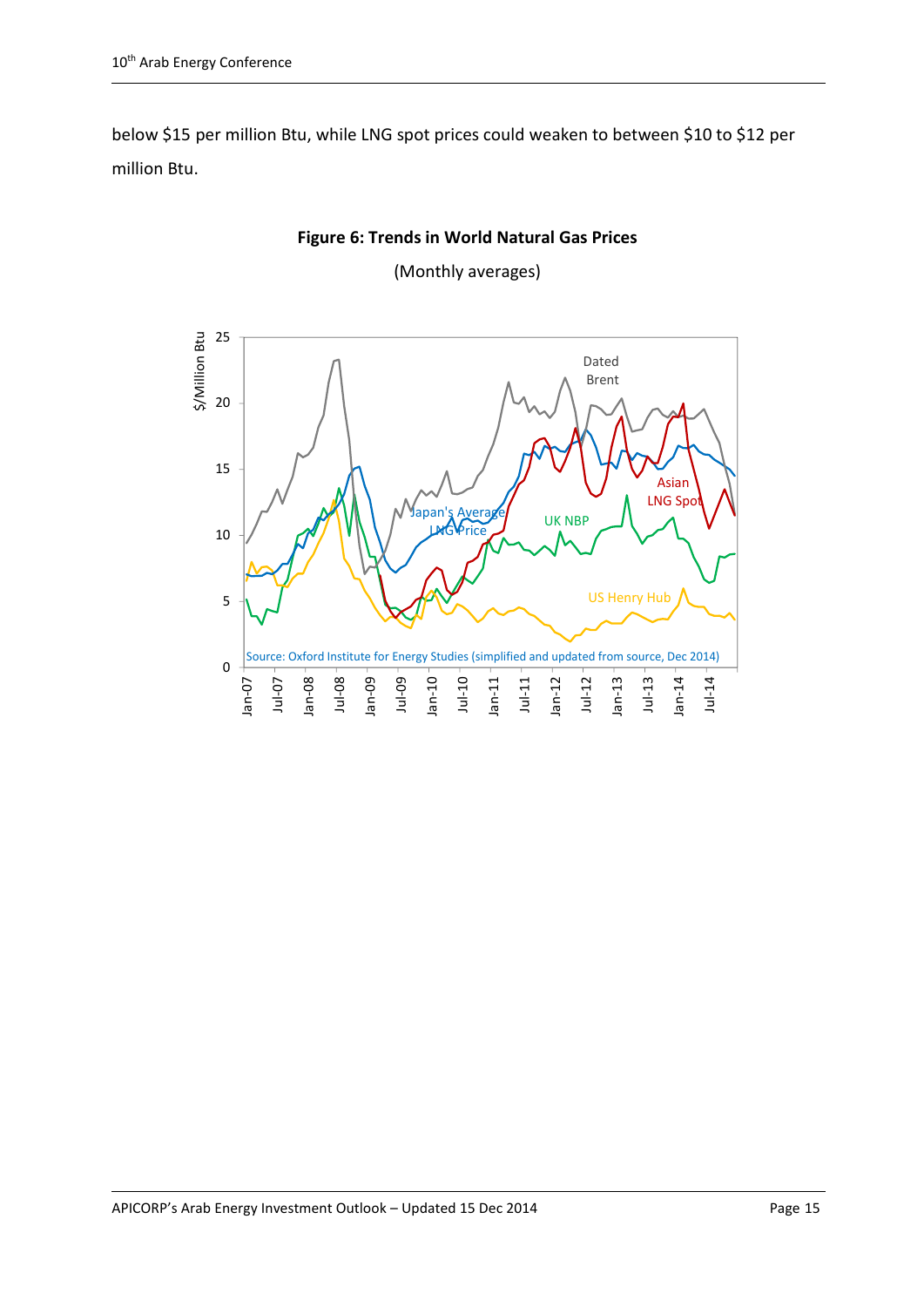# **The Energy Investment Outlook**

### *Methodology and data*

14. Except for the top-down, growth-led power generation sector, our assessment of energy capital investments relies on a bottom-up, project-based approach underpinned by a database of planned (and announced) public and private projects along the hydrocarbon supply chain (Figure 7). The assessment, which identifies the main steps in project life cycle, takes in projects that have apparently secured a final investment decision (FID). The time frame is a rolling 5-year period, which coincides with the planning frame of most of the project sponsors involved.



**Figure 7: Energy Projects Structuring along the Oil and Gas Supply Chains**

15. Energy projects, which stem from different links of the oil and gas supply chains, are categorized in upstream, midstream and downstream. Downstream projects include hydrocarbon-based petrochemicals and power-water generation, both of which are multifeedstock or multi-fuel (nuclear and renewables are implicit in growth-led power). Although most energy projects fit neatly into one of these links, the boundaries between the two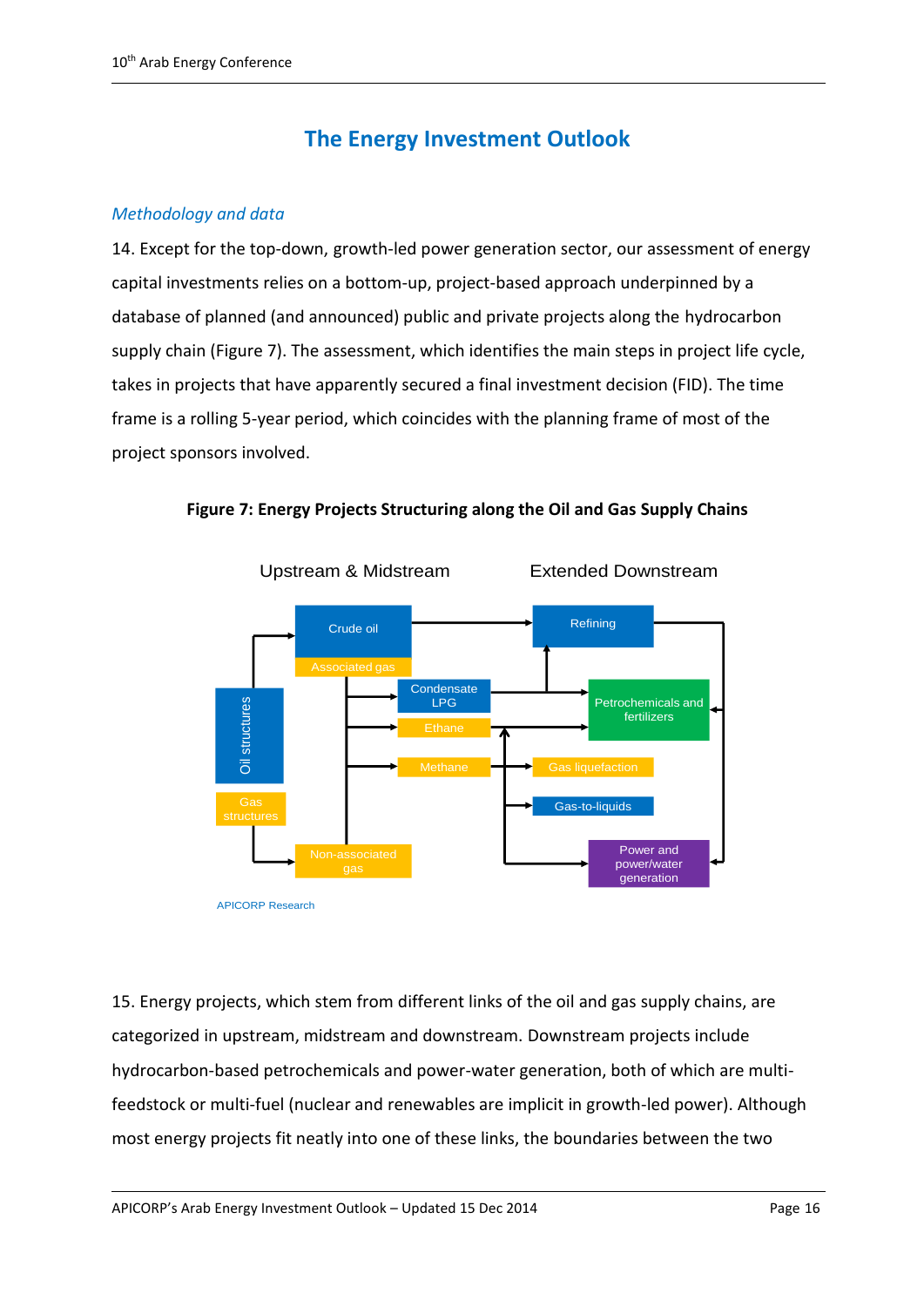supply chains are not always clear-cut, and some projects may have features of more than one category. In these cases projects will be classified to reflect their feedstock. For example an integrated refinery-petrochemical project using crude oil and refined products as dominant feedstock will be classified in the oil chain. One key attribute of this framework is that the usually explicit determinants of investment – demand and prices – are implicit. In contrast, project costs and funding are treated as explicit factors.

#### *Investment overview*

1

16. Notwithstanding a lower oil price environment, we still anticipate prices to return to higher and sustainable levels, though not in the 3-digit realm. In this context, we could envisage a sustained capacity expansion outside the Arab world (and more generally outside MENA) for both oil (including LTO in the US, oil sands in Canada and deep-water pre-salt in Brazil), and natural gas (including shale gas in North America and conventional gas in Australia, East Africa, and Russia). Therefore, investment in MENA/Arab world may experience a period of relative lull before picking up by the end of the current decade.

17. This moderate medium term prospect for the region, which has been anticipated by the IEA in its recent World Energy Investment Outlook, is well reflected in our current review.<sup>6</sup> We estimate cumulative Arab energy investment to \$685 billion (\$755 billion for MENA) for the 5-year period 2015-19. As shown in Figure 8, this level of investment, which is slightly lower than that of last year's review, indicates a pause in trend. The outlook would have been even weaker if not for investments being mostly driven by a catch-up effect, particularly evident in the power sector, and ever-increasing project costs. We will discuss these factors more thoroughly in subsequent sections. Suffice to note for the moment that, as far as costs are concerned, our average project-cost-index, which has been subdued in the wake of the Global Financial Crisis and Great Recession, remains upward even if only moderately.

<sup>6</sup> The lull in energy investment is only relevant to the medium term. In the longer term, investment in MENA region is likely to increase to make up for supply shortfall from other regions (Ref. *World Energy Investment Outlook*, June 2014).

APICORP's Arab Energy Investment Outlook – Updated 15 Dec 2014 Page 17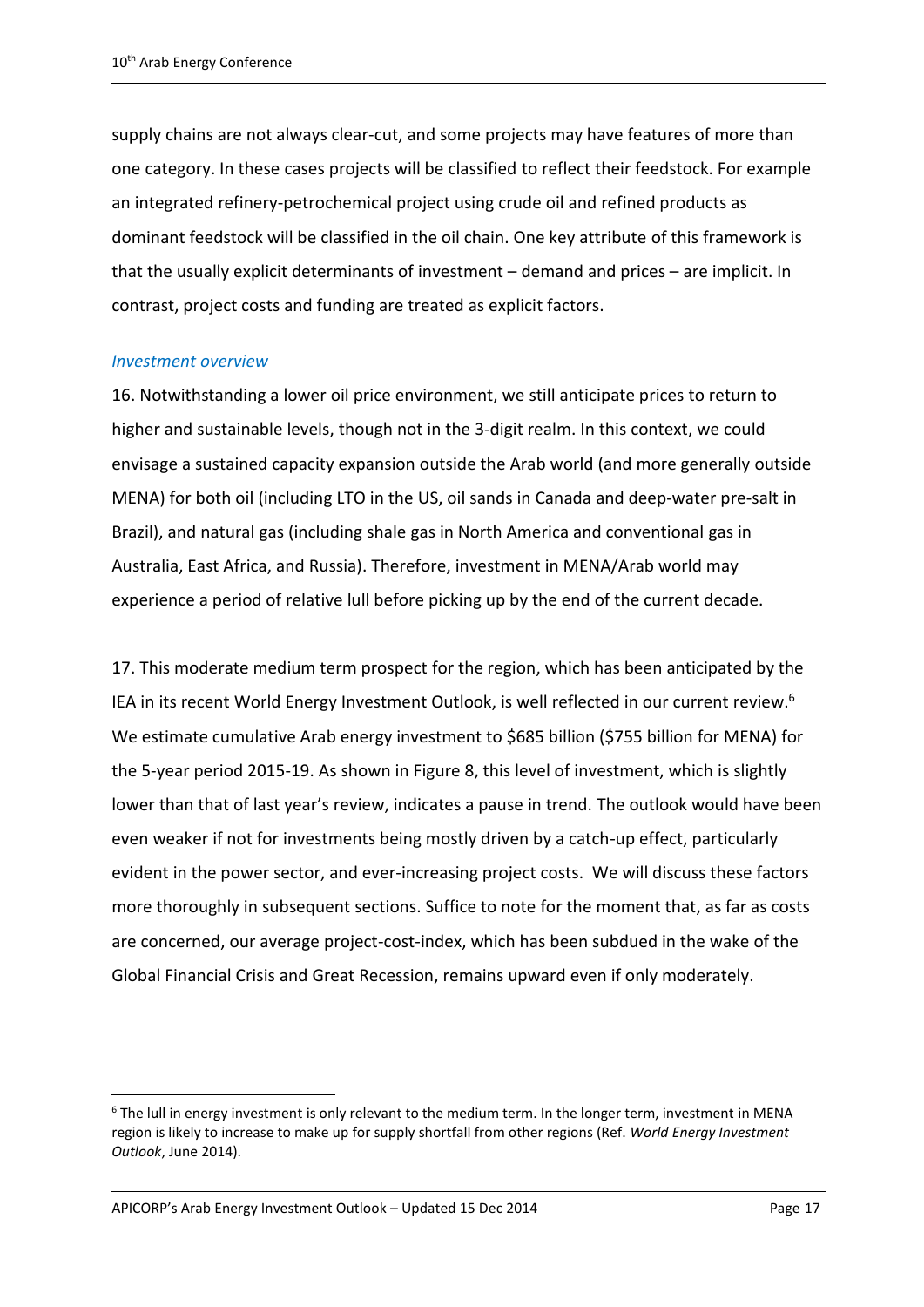### **Figure 8: Successive 5-Year Assessments of Energy Investment**

(Series revised to reflect the full scope and scale of the power sector)



# *Geographical pattern*

1

18. A little more than three-quarters of total capital investment projects is in seven countries among the region's biggest holders of oil and gas reserves (Figure 9).<sup>7</sup> The resulting geographical pattern has favored countries that have been relatively shielded from the turmoil or those whose investment decision and project implementation have not been gripped by either political paralysis or policy inertia. Although Saudi Arabia continues to top the ranking, its investment is projected to fall to \$127 billion. The most significant factors in this relative decline are the achievement of the major upstream oil development phase and the diminished opportunities for further downstream mega projects. Other factors include the difficulties facing domestic private investors in securing feedstock and funding. This is not

APICORP's Arab Energy Investment Outlook – Updated 15 Dec 2014 Page 18

<sup>7</sup> The biggest Arab holders of combined oil and natural gas reserves are in decreasing size: Saudi Arabia (43.9 billion toe), Qatar (24.8), Iraq (23.4), UAE (18.5), Kuwait (15.6), Libya (7.7) and Algeria (5.6) (source: compiled from BP Statistical Review of World Energy, June 2014).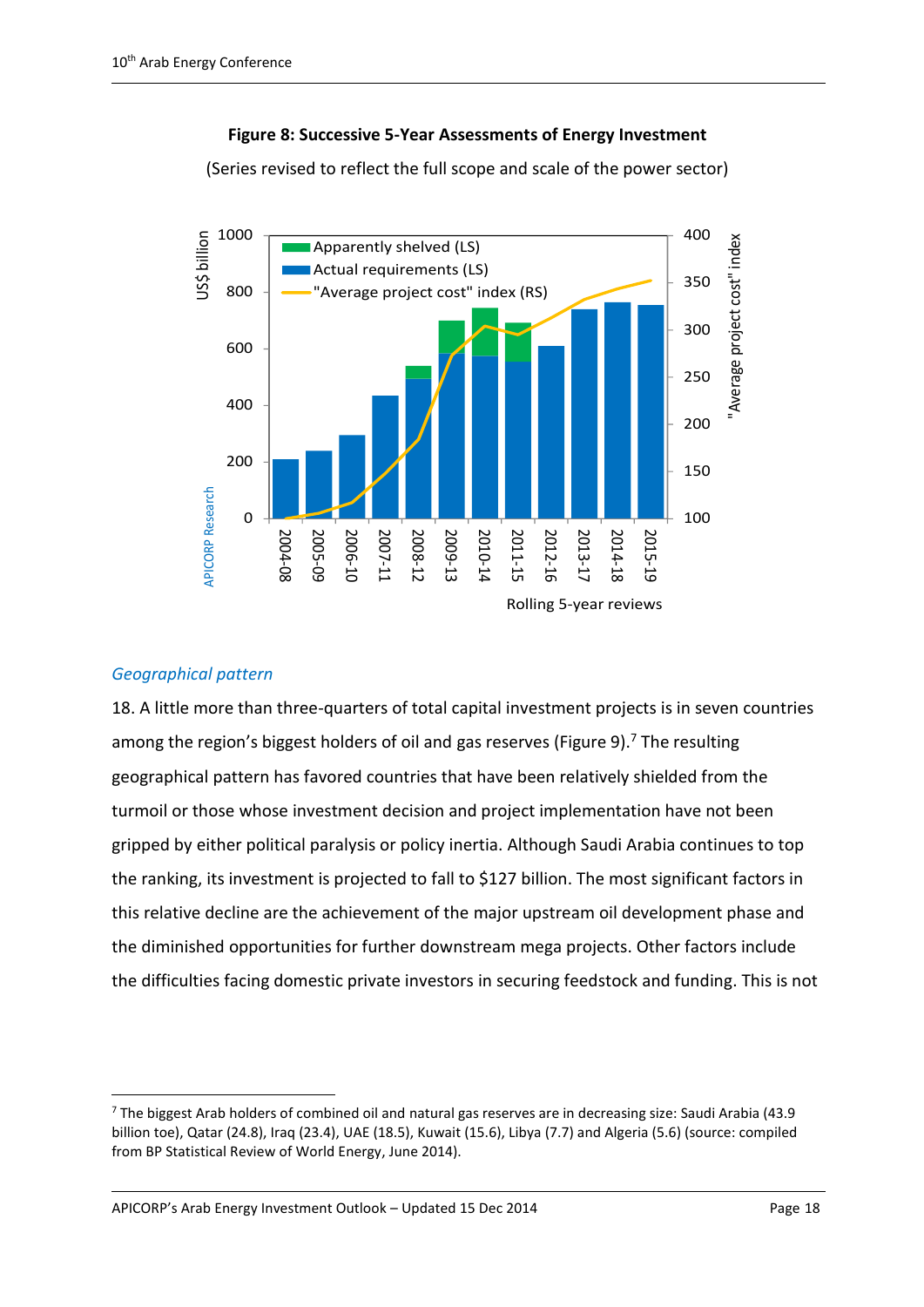to mention Saudi Aramco's recent drive to reduce its capital cost by 20%.<sup>8</sup> Next in the ranking is the UAE, which has established itself as the region's second-largest investor, with its projects' worth increasing to \$116 billion. Pending further investment decisions, Algeria has jumped up the region's rankings. As investment readiness has gained momentum following the return of good governance to Sonatrach, capital requirements – largely the result of catch-up investment and early steps in shale gas – amount to \$84 billion.



**Figure 9: Geographical Pattern** 

19. In the other countries investment has fallen far below potential. This is particularly the case of Iraq and Libya, where investment is expected to be at best back-ended, towards the end of the assessment period. In Iraq, most analysts agreed prior to the events of June 2014 (when Da'esh - aka ISIS or IS - blitzed through from Syria) that the reaffirmation of the vital need to achieve full development of the oil and natural gas sectors has to be translated into coherent policies and actions. In particular, the Iraqi Federal Government (IFG) has yet to pass

<sup>8</sup> Following his keynote speech at ONS 2014 (Stavanger, 25-28 August) Mr. Khalid Al-Falih, Saudi Aramco's CEO, was reported by the trade press to have stated that, in the face of soaring project costs, his company had launched a program to reduce capital cost by 20%.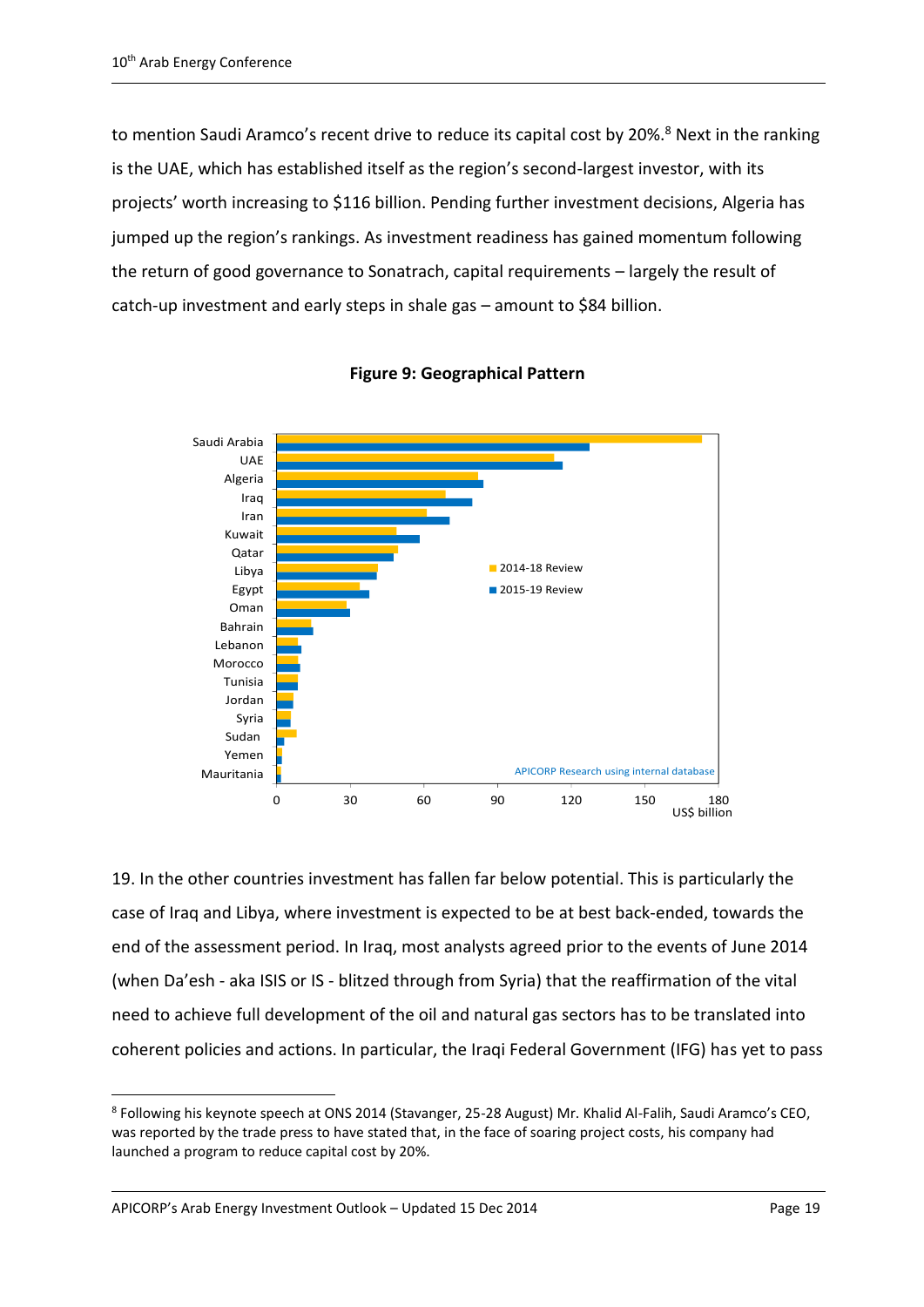a long-awaited package of hydrocarbon legislation. Assuming a return to territorial integrity and political stability, this would be hardly possible if IFG and the Kurdistan Regional Government (KRG) fail to reach a complete and thorough understanding for the settlement of their complex disputes, beyond their recent deal on oil exports. Furthermore, IFG needs to develop better solutions to counter heightened security threats and alleviate the deterioration of its auxiliary assets, including in the social, institutional and infrastructure areas.

20. Under-investment, though less dramatic, is also the case in Kuwait and Qatar. In Kuwait, government policy has often been at odds with parliamentary politics, and efforts to align the two have been repeatedly frustrated. Only recently has the long-delayed giant al-Zour refinery reached final investment decision and is being implemented. The portfolio of major upstream projects has also been moved from the back burner; but the front-end engineering designs of key components require updating. In contrast, Qatar's stagnation stems from a long-standing moratorium on further development of the North Field gas deposits. As a result, and despite a shift in emphasis towards enhancing oil recovery and expanding the petrochemical industry, energy investment has lost momentum.

21. More seriously, and as already noted in the case of Iraq and Libya, investment has been affected to different degrees in countries still facing political uncertainty or turmoil, as investors tend to adopt a cautious "wait and see" attitude. In this respect, capacity expansion in Egypt may fall short of expectations unless the country continues to be supported during what is likely to be a protracted and difficult transition. In the case of Yemen, which is edging closer to civil war, investments are coming to a virtual standstill. Finally, in Syria, even if the civil war ends, future investments are expected to be mostly in repairs and rehabilitation of seriously-damaged energy infrastructures.

# *Sectorial pattern*

22. Capturing the full scope and scale of the power sector, and adjusting for the inclusion of the transport and distribution (T&D) systems, has reshaped the sectorial distribution of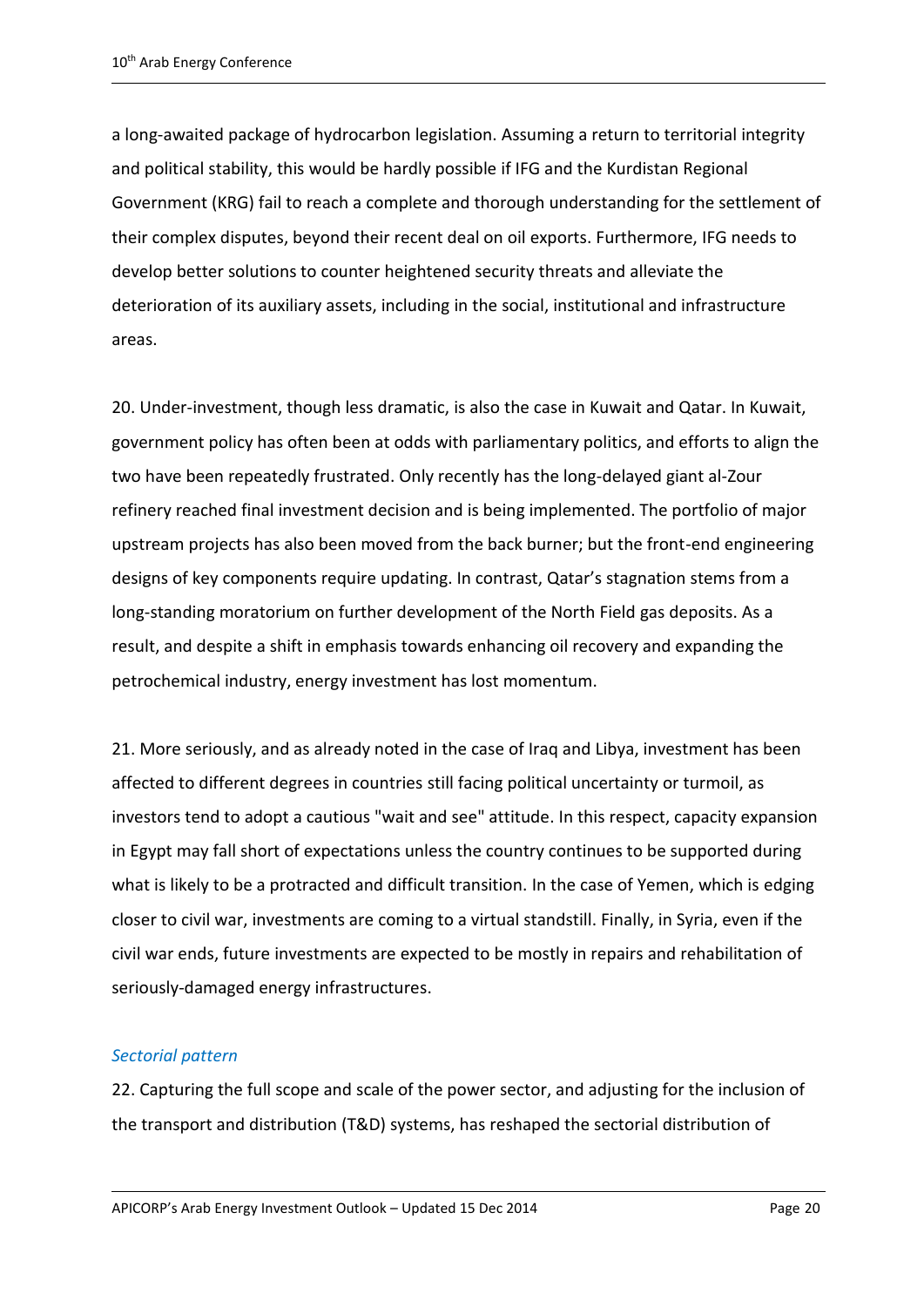investment. As a result, the oil sector now accounts for 31% of total investment, the gas sector for 27% and the power sector for 42% (Figure 10). In the hydrocarbon sector, upstream investments may continue to be sustained. In contrast, investments in both the oil and gas downstream sectors are likely to decline. The former as a result of near implementation of major refining and petrochemical programs; the latter, as a result of a pause in the expansion of LNG and GTL export capacity.



## **Figure 10: Sectorial Pattern**

23. Much more impressive is investment in the power sector. Notwithstanding rapid expansion, power supply has fallen short of needs in recent years. To catch up with unmet demand, medium-term capacity growth, which has been worked out on a country-by-country basis, is expected to accelerate, at an average annual growth rate of 8.3% during the assessment period. This will require investment of about \$256 billion (\$316 billion for MENA) representing as noted above 42% of total energy investment. New generation capacity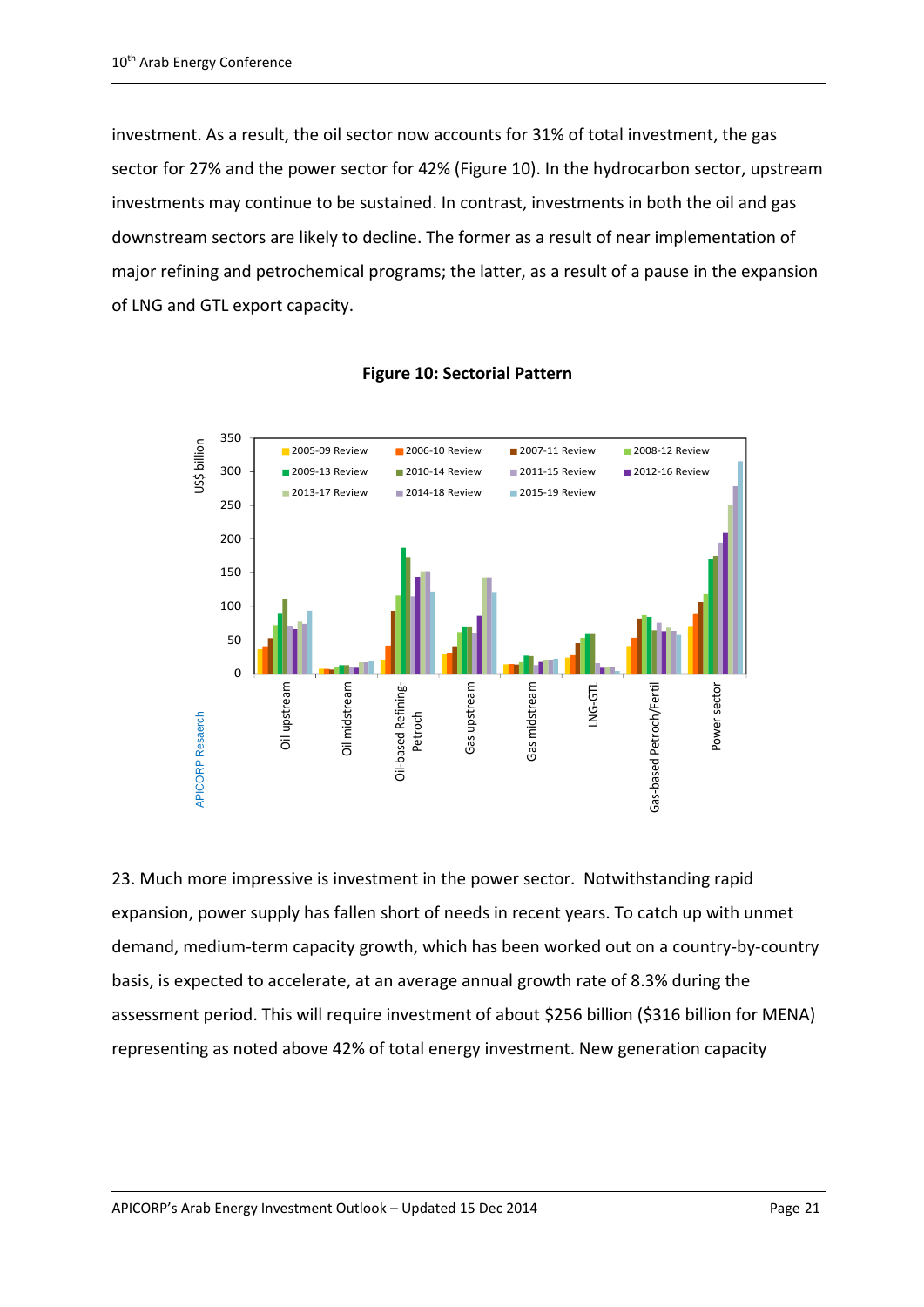accounts for 59% of investment, while the remainder 41% will be needed for the T&D system.<sup>9</sup>

24. Anticipated Arab/MENA energy investments, as previously summarized, will not be fully realized without addressing perennial constraints, prominent among which are investment climate, project cost, fuel/feedstock, and funding. These constraints, which have proved to be far beyond the scope and resources of any individual investor or project sponsor, continue to pose considerable challenges.

<sup>&</sup>lt;sup>9</sup> In April 2014 APICORP updated its assessment of investment in MENA power sector for the period 2015-2019. Accordingly, generation capacity expansion should proceed at a growth rate of 8.3% per year, leading to a capacity increment of 156 GW over the next five years. Factoring in the associated investment in T&D brings the total amount of capital required for the Arab power sector to \$256 billion (\$316bn for MENA). For a detailed discussion of these findings, see "MENA Power Investment Outlook: Opportunities Patent; Challenges Less So", *Economic Commentary*, April 2014.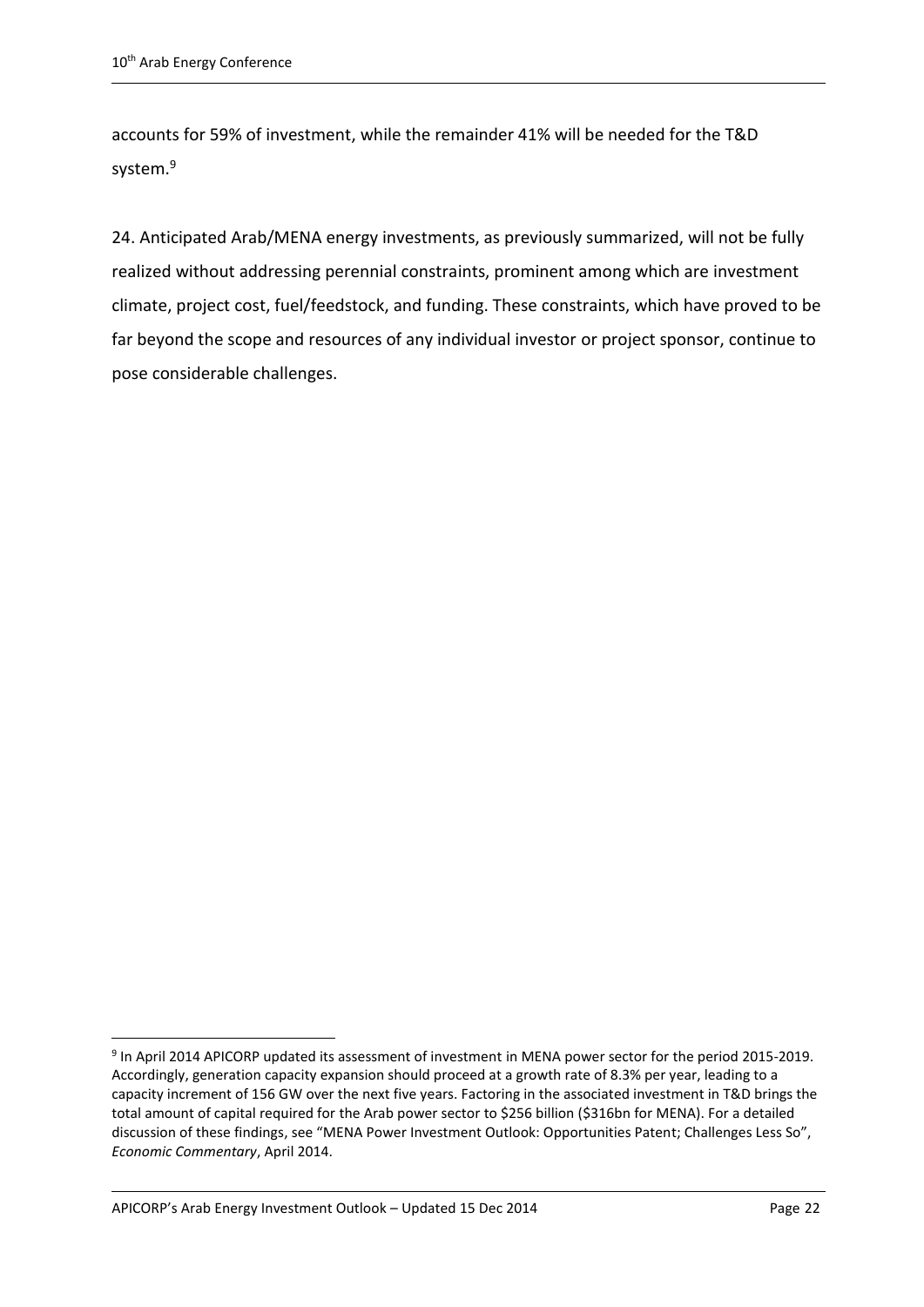# **Key Constraints and Challenges**

### *Flagging investment climate*

25. Persistent political turmoil has adversely, though unevenly, affected the region's business environment. The degree to which this has been the case is often measured using a proxy for country risk, most conveniently in the form of a sovereign rating. As shown in Figure 11, since we last met in Doha, in May 2010, the region's rating landscape has dramatically changed, particularly in Tunisia, Egypt, and to a lesser extent Bahrain, while Libya was suspended from being rated. Also, in the stir of Syria, the ratings of both Jordan and Lebanon have been lowered. Whereas Algeria, Iraq, Syria, Yemen, Libya, Mauritania and Sudan have remained unrated. In contrast, with Bahrain's now stable outlook and Saudi Arabia's recent upgrade by Fitch to AA, the GCC countries have maintained their strong position.

|                                                                                                     | Rated                                 | Pre-turmoil | Current    | Current         |  |  |
|-----------------------------------------------------------------------------------------------------|---------------------------------------|-------------|------------|-----------------|--|--|
|                                                                                                     | countries                             | rating      | rating     | outlook         |  |  |
| Investment grade                                                                                    | Qatar                                 | AA          | AA         | <b>STABLE</b>   |  |  |
|                                                                                                     | Kuwait                                | AA-         | AA         | <b>STABLE</b>   |  |  |
|                                                                                                     | UAE $1$                               | AA          | AA         | <b>STABLE</b>   |  |  |
|                                                                                                     | Saudi Arabia                          | $AA-$       | AA         | <b>STABLE</b>   |  |  |
|                                                                                                     | Oman                                  | A           | A          | <b>STABLE</b>   |  |  |
|                                                                                                     | <b>Bahrain</b>                        | A           | <b>BBB</b> | <b>STABLE</b>   |  |  |
|                                                                                                     | Morocco                               | BBB-        | BBB-       | <b>STABLE</b>   |  |  |
|                                                                                                     | Tunisia                               | BBB         | BB-        | <b>NEGATIVE</b> |  |  |
| Speculative                                                                                         | Jordan                                | BB          | BB-        | <b>STABLE</b>   |  |  |
|                                                                                                     | Lebanon                               | B           | $B-$       | <b>STABLE</b>   |  |  |
|                                                                                                     | Egypt                                 | BB+         | $B-$       | <b>STABLE</b>   |  |  |
|                                                                                                     | Libya                                 | $A -$       | Suspended  |                 |  |  |
|                                                                                                     | Abu Dhabi (AA) and Ras Al Khaimah (A) |             |            |                 |  |  |
| APICORP Research - Updated using the highest ratings from either S&P,<br>Moody's or Fitch: Dec 2014 |                                       |             |            |                 |  |  |

### **Figure 11: Current Sovereign Ratings**

26. This evolution is better illustrated in Figure 12, which captures the marked bifurcation trend between GCC and non-GCC countries, omitting from the latter unrated countries.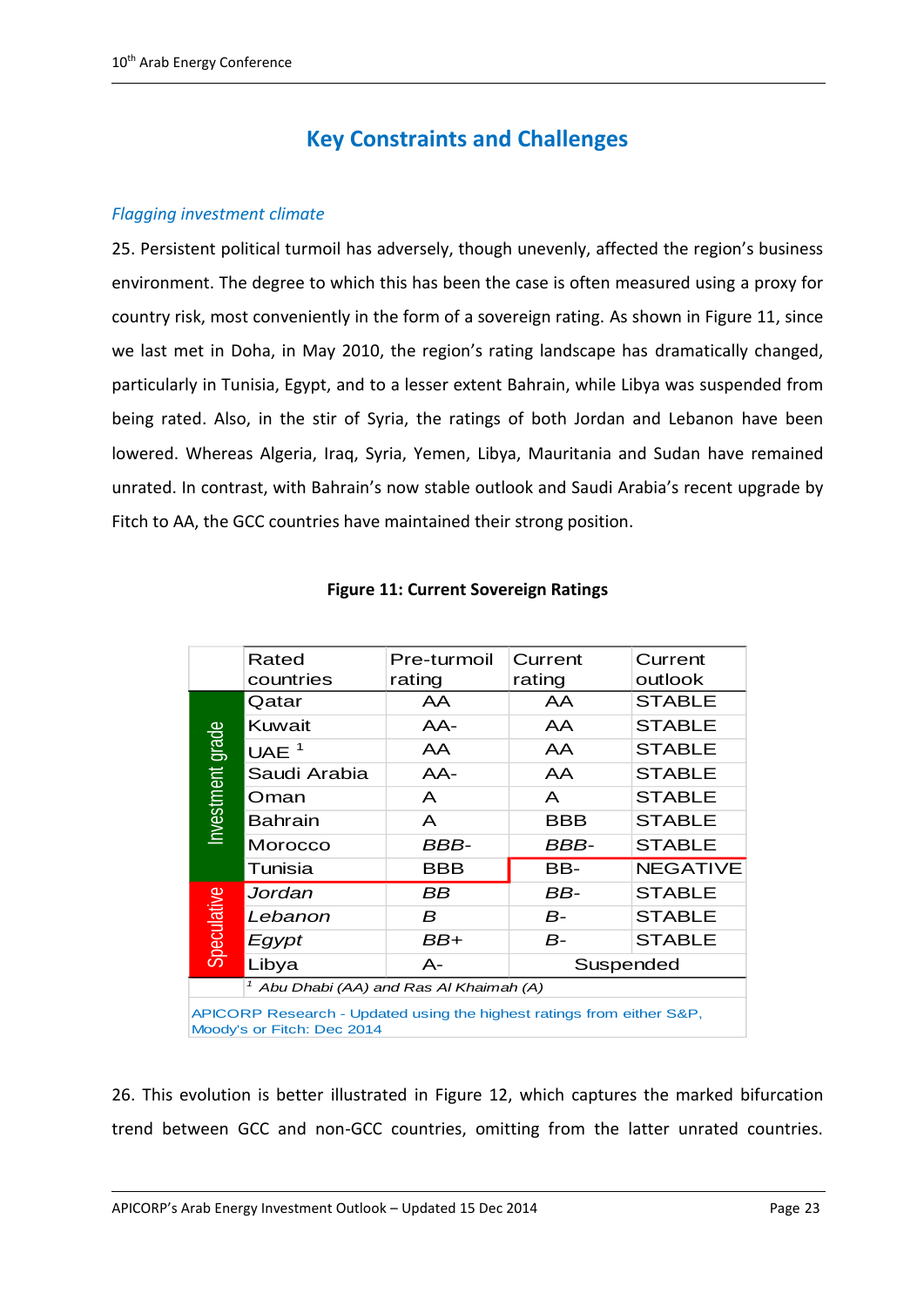However, using such a proxy means that we are relying on a definition of country risk that focuses on the likelihood that the sovereign borrower will meet, or fail to meet, its debt obligations.





27. More relevantly, country risk should be related to the likelihood of events and policies impacting business and investment. In this respect, an alternative, less conventional measure of the degree to which the turmoil has affected the Arab/MENA energy investment climate is provided using a 'perceptual mapping'. This is a multidimensional scaling analysis combining in our case three attributes: potential investment; country risk; and the enabling environment for the development of the oil, gas and energy industries.<sup>10</sup> The resulting 3D map plots 16 MENA oil-producing countries ranging from titanic Saudi Arabia (and Iran) to minor Mauritania. Each point has three coordinates corresponding to each country's scores of selected attributes. The map shows an *Ideal Point*, whose coordinates are the highest achievable scores. Countries' perceived investment climates appear at varying distances from

APICORP's Arab Energy Investment Outlook – Updated 15 Dec 2014 Page 24

 $10$  For a thorough presentation of the conceptual and empirical framework see "MENA Lingering Turmoil and its Effect on Investment Climate: A Reassessment", APICORP's Economic Commentary, December 2013.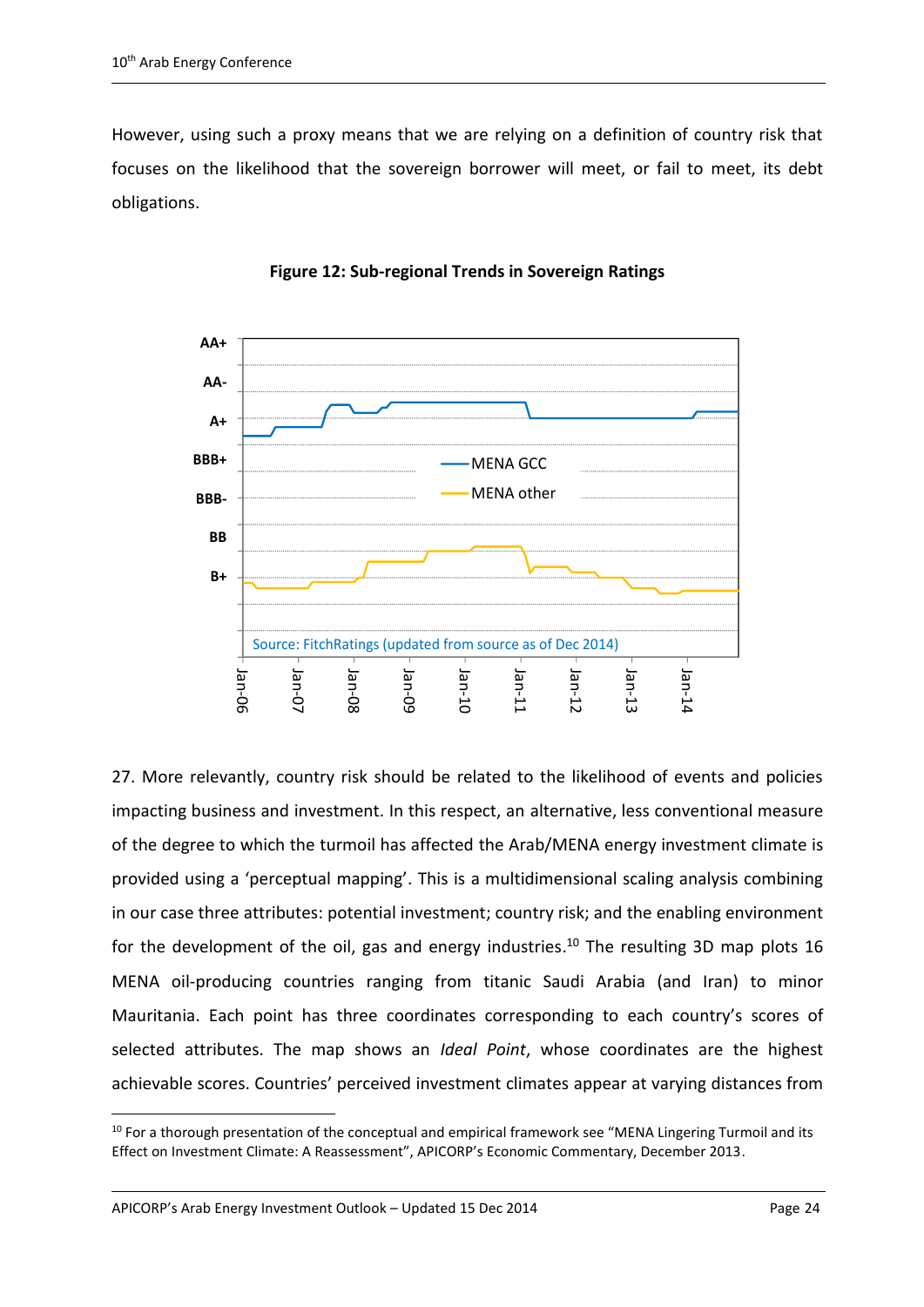the Ideal Point taken as benchmark. Notwithstanding considerable uncertainty, this mapping, if interpreted correctly, provides a more nuanced insight into the complex situation investors face. Figure 13 shows the resulting 3D snapshot of the current perception of the region's energy investment climate. The Figure also shows, on a scale of 0 to 10, the easier to read (Euclidean) distance of each country to the Ideal Point benchmark.



**Figure 13: 3D Perceptual Mapping of the Current Energy Investment Climate**

28. At the time of writing, Saudi Arabia appears well positioned, nearest to the benchmark. Next, are Qatar and the UAE putting some distance between themselves and Kuwait. The two remaining GCC countries, Oman and Bahrain, seem to have managed to secure the next best positions. Beyond the GCC, Iraq continues to be pulled up by its investment potential notwithstanding its deteriorating country risk and the enabling environment for business. Algeria has not managed to improve its position, despite some policy progress, while Libya has regressed relative to Egypt and Algeria. Finally, Yemen, Sudan and Syria are among the farthest from the ideal point. Looking ahead, it is difficult to foresee any significant improvement to the current mapping.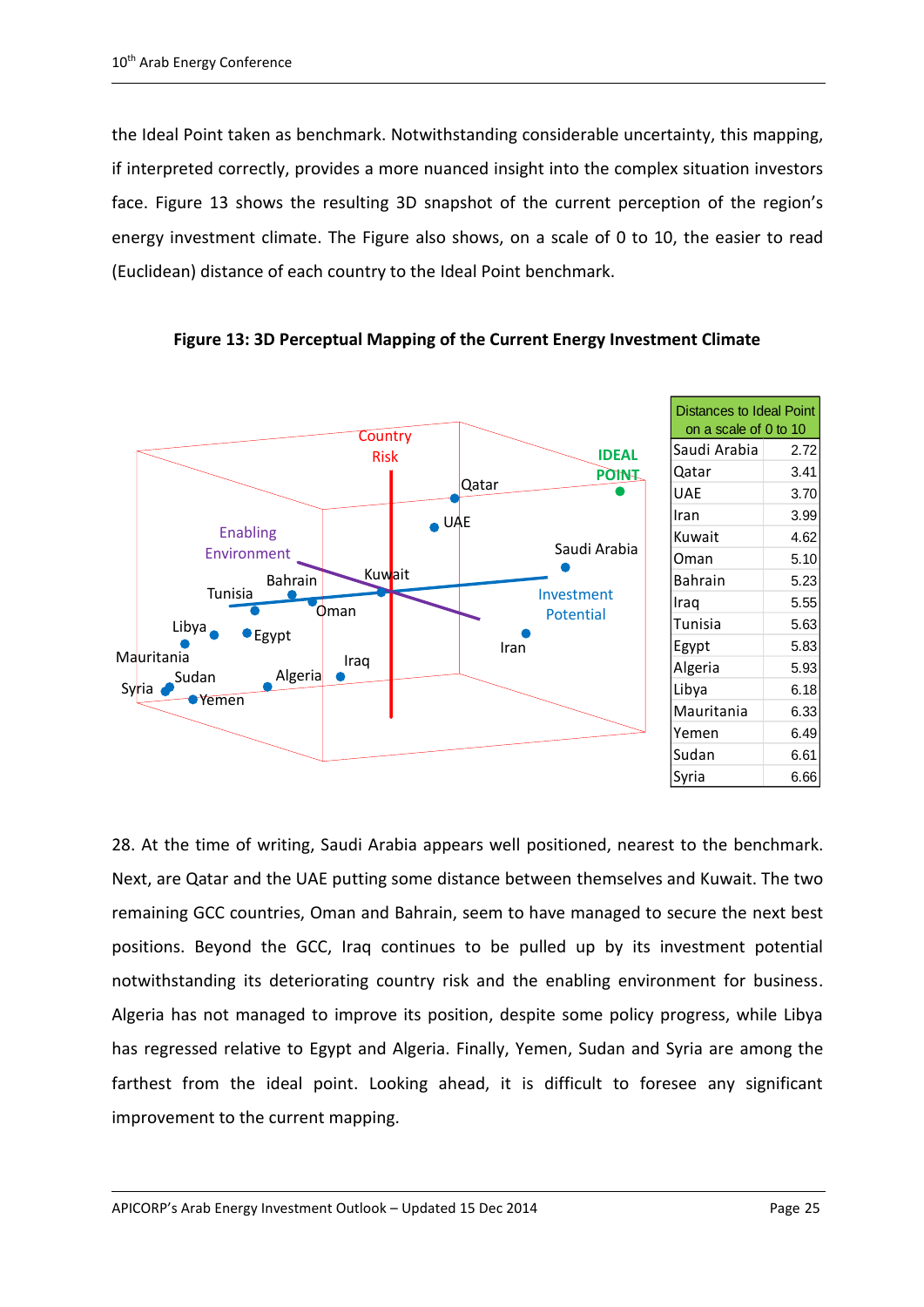# *Projects' cost inflation*

29. We, in APICORP, have long contended that rising project costs have been the most important factor driving the increase in investment. All research-oriented policy and consulting institutions have since confirmed the corresponding inflation pattern (Figure 14).



**Figure 14: Cost Inflation of Large-scale Energy Projects**

30. The IEA for instance has found that investment cost has doubled during the past decade or so, due largely to rising prices of input factors, including skilled labor and specialized services. In the upstream sector, costs have additionally been found to closely correlate with the complexity of projects. CERA has established the same for power generation projects, with the nuclear generation component rising even higher. But as exhibited in Figure 14, APICORP's findings reflect a steeper trend. In the context of the Arab/MENA region, escalating project costs have stemmed from the concurrent inflation of the main price components of engineering, procurement and construction (EPC). Therefore, to the IEA's input factors, one should add contractors' margins, project risk premiums and what we have dubbed the 'cost of excessive largeness'. The latter implies a diseconomy of scale due to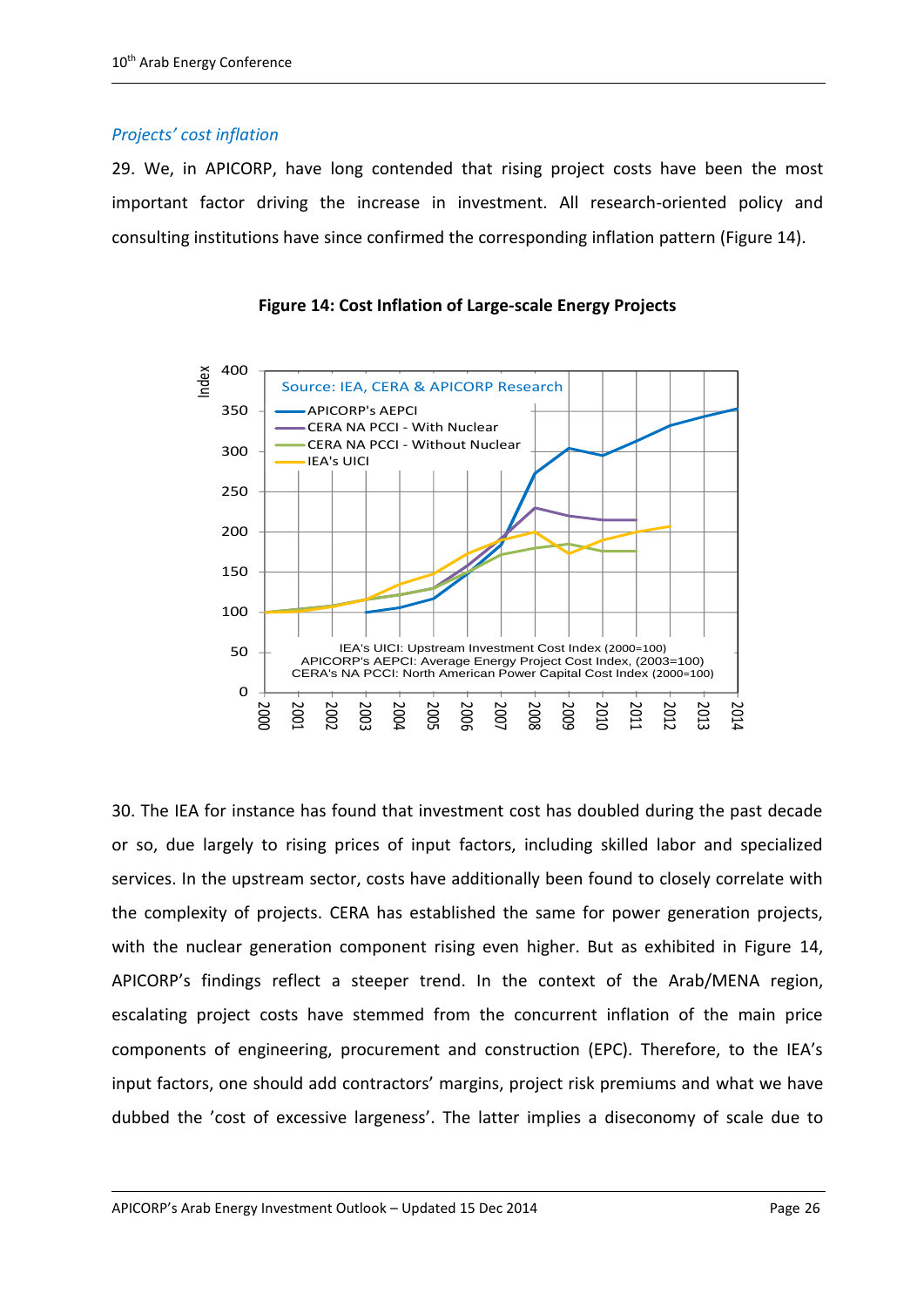delays and cost overruns. The likelihood is that costs will continue rising beyond general inflation.

# *Feedstock scarcity*

1

31. The next challenge is the supply of feedstock and fuel, primarily ethane to the petrochemical industry and natural gas to the power generation sector. Our findings show that on aggregate, Arab proved reserves are substantial, and their combined dynamic life is a little beyond the traditional 30-year strategic planning horizon for exploration and development (E&D). However, reserve depletion in more than half our large sample of gasendowed countries has neared - if not already reached – a critical point. This is tentatively measured by the trend towards an optimal supply threshold (OST). Reflecting the structure and use of hydrocarbon reserves (crude oil, condensate, NGLs and natural gas), OST is defined as the set of solutions that equalizes the share of natural gas production in total hydrocarbon production with that of natural gas reserves in total hydrocarbon reserves. A simple Euclidean distance, expressed in percent, measures how different countries are far from or near that threshold.<sup>11</sup>

32. The corresponding 2013 cross section in shown in Figure 15. Progressing towards the OST line should not be worrisome; unless such a move is perceived to be too rapid as a result of demand growing faster than additions to reserves. This appears to be the case, in ascending critical order, of Yemen, Iraq, Egypt, the UAE, Tunisia, Libya, Saudi Arabia, Kuwait and, most critically, Syria and Bahrain. While the case of Syria can be justified by the collapse of its hydrocarbon industry, that of Bahrain suggests that the country is using more gas than it could possibly afford from domestic resources.<sup>12</sup>

APICORP's Arab Energy Investment Outlook – Updated 15 Dec 2014 Page 27

<sup>&</sup>lt;sup>11</sup> For a thorough discussion of this topic see 'MENA Natural Gas Endowment Is Likely to Be Much Greater Than Commonly Assumed'; APICORP *Economic Commentary*, December 2012.

<sup>&</sup>lt;sup>12</sup> Ideally, our OST metric needs to be balanced with market and economics. It may indeed be perfectly rational to under-produce tradable natural gas if markets are not there or, taking account of the heavily subsidized domestic prices, the returns on investments are lower than can be obtained from other uses. Alternatives uses may include recycling more field gas to increase the supply of high-export-value natural gas liquids (NGLs) and condensate, or injecting gas into depleting oil fields to enhance their recovery.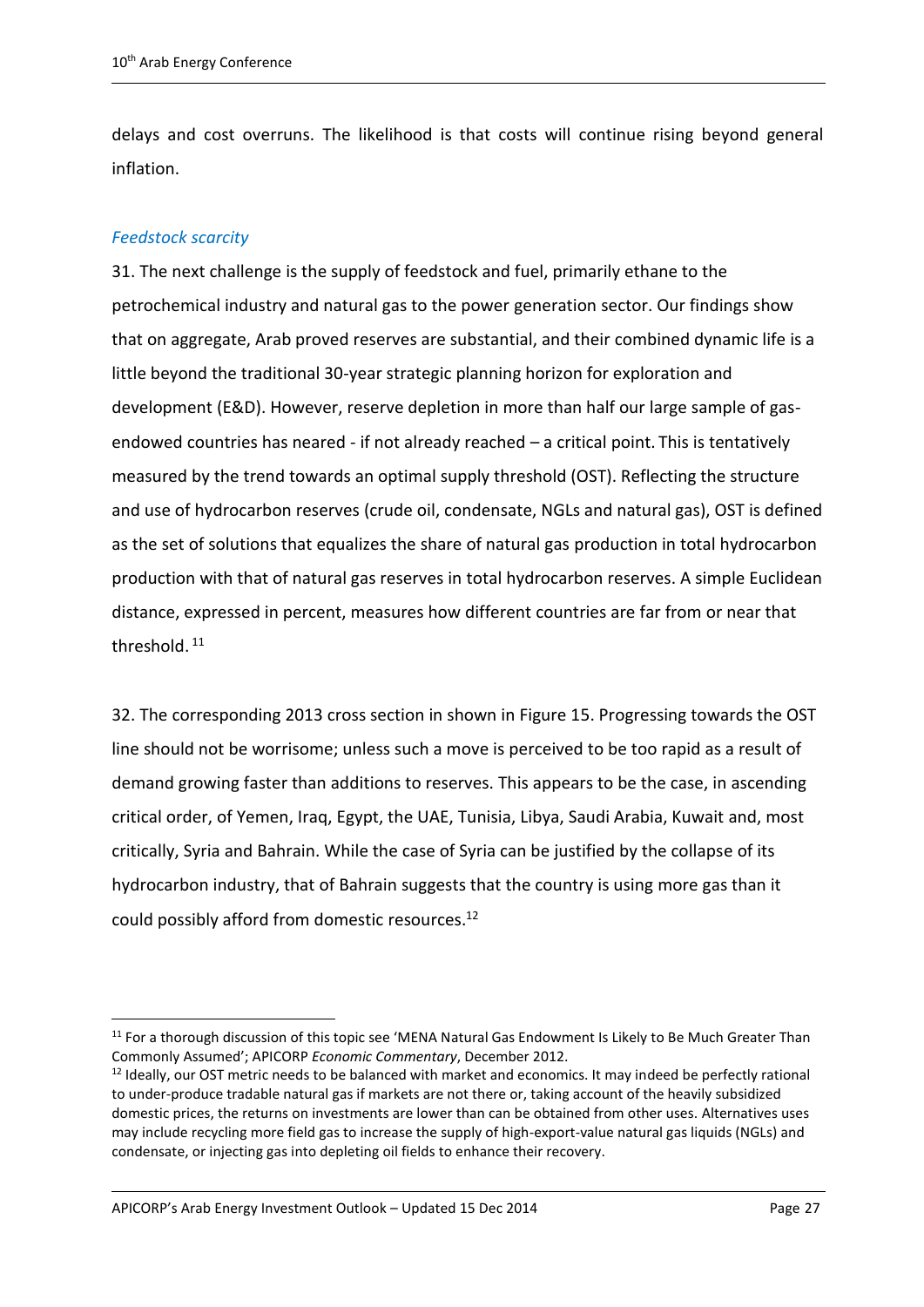

**Figure 15: Distances to Optimal Natural Gas Supply Pattern**

# *Financing uncertainties*

1

33. Financing, which is a pivotal element in investment decisions, is basically determined by the structure of capital requirement. Our segmental assumptions lead to an overall structure of 32% debt and 68% equity for MENA medium-term energy investment (Figure 16). <sup>13</sup> Equity, which is a dominant feature of the upstream and midstream industry, is sourced internally either through corporate retained earnings or, more significantly, through state budget allocations. Therefore, its funding depends on the extent oil prices (Brent is taken as the most effective international benchmark crude) recover towards countries' fiscal break-even prices, which we have established, as noted earlier, at \$105/bbl for OPEC as a whole.<sup>14</sup> But this output-weighted average masks heterogeneity among OPEC members of which are key Arab oil-exporting countries. This latter point is elaborated next.

APICORP's Arab Energy Investment Outlook – Updated 15 Dec 2014 Page 28

<sup>&</sup>lt;sup>13</sup> For a thorough discussion of these points see "Financing MENA Energy Investment: Critical Issues and Challenges"; APICORP's *Economic Commentary*, March 2014.

<sup>&</sup>lt;sup>14</sup> For a comprehensive treatment of this concept see "Modeling OPEC Fiscal Break-even Oil Prices: New Findings and Policy Insights', APICORP's *Economic Commentary*, September-October 2013.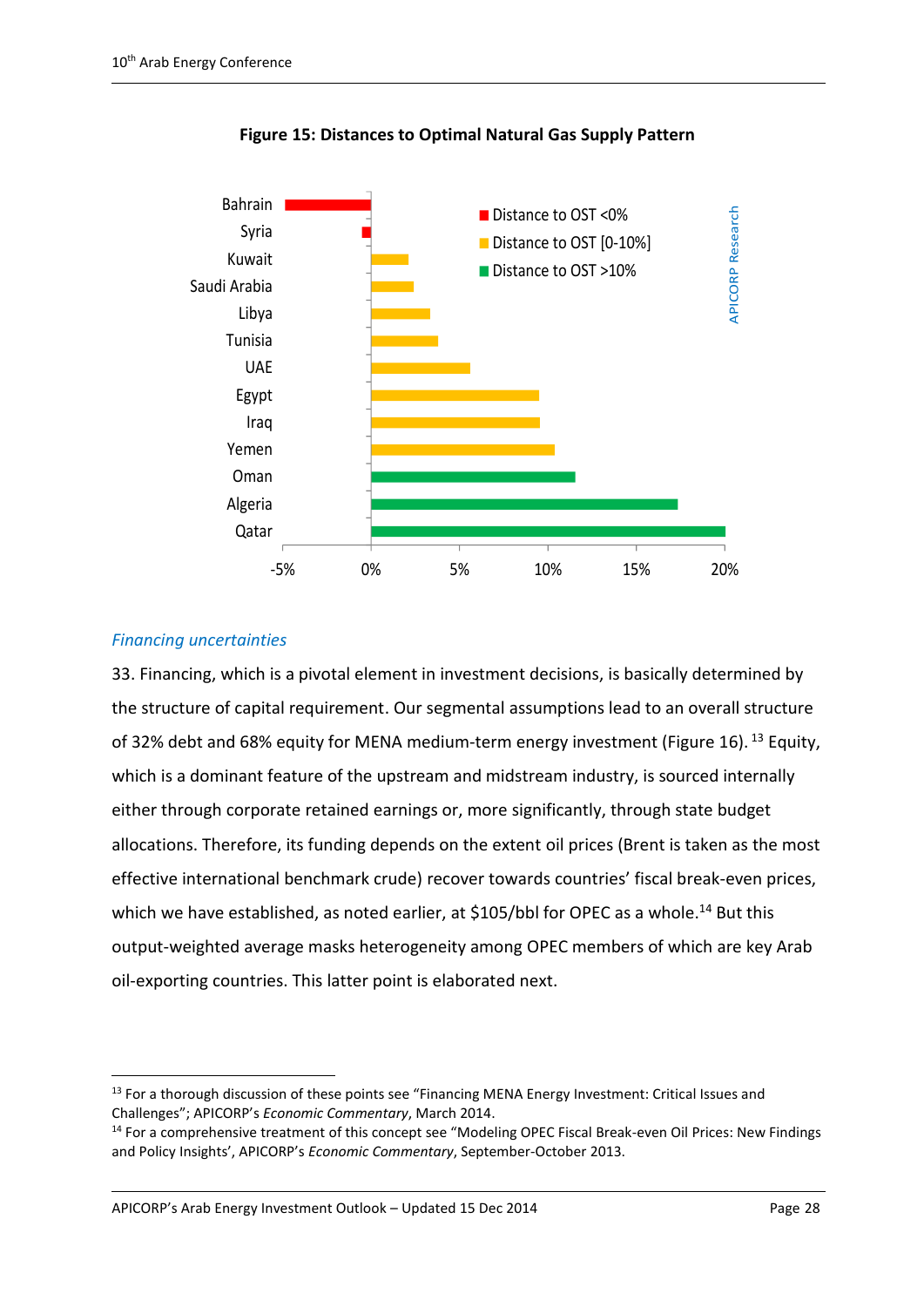

### **Figure 16: Energy Capital Structure and Financing**

(This figure is an aggregation of all MENA countries, including Iran)

Source: APICORP Research using the 2015-2019 MENA Investment Outlook – Dec 2014

34. Since a fiscal break-even oil price can be interpreted as a cost, a fiscal cost curve (FCC) can be drawn. A reasonable approximation to such a curve is obtained by ranking each OPEC country's petroleum output, from lowest to higher prices (Figure 17). The FCC sheds light on the investment challenges facing key countries. The 'low fiscal cost' ones – those at the low end of the fiscal break-even price range – have managed to post substantial fiscal surpluses, which have been mostly invested abroad for financial returns, but can now be repatriated to support the domestic economy. Conversely, unless they have sufficiently-sourced fiscal stabilization funds (FSF) to draw from, 'high fiscal cost' counties – those at the high end of the fiscal break-even price range – are set to continue running deficits, thus incurring more debt. In any case, the higher their fiscal costs, the lesser funds will be available for the equity financing of energy investments. As a result, notwithstanding current lower oil prices, we should not be particularly worried about Qatar, Kuwait, and to some extent the UAE. However, we should be concerned about Saudi Arabia and, even more so - in ascending order along the fiscal cost curve - about Libya, Iraq and Algeria.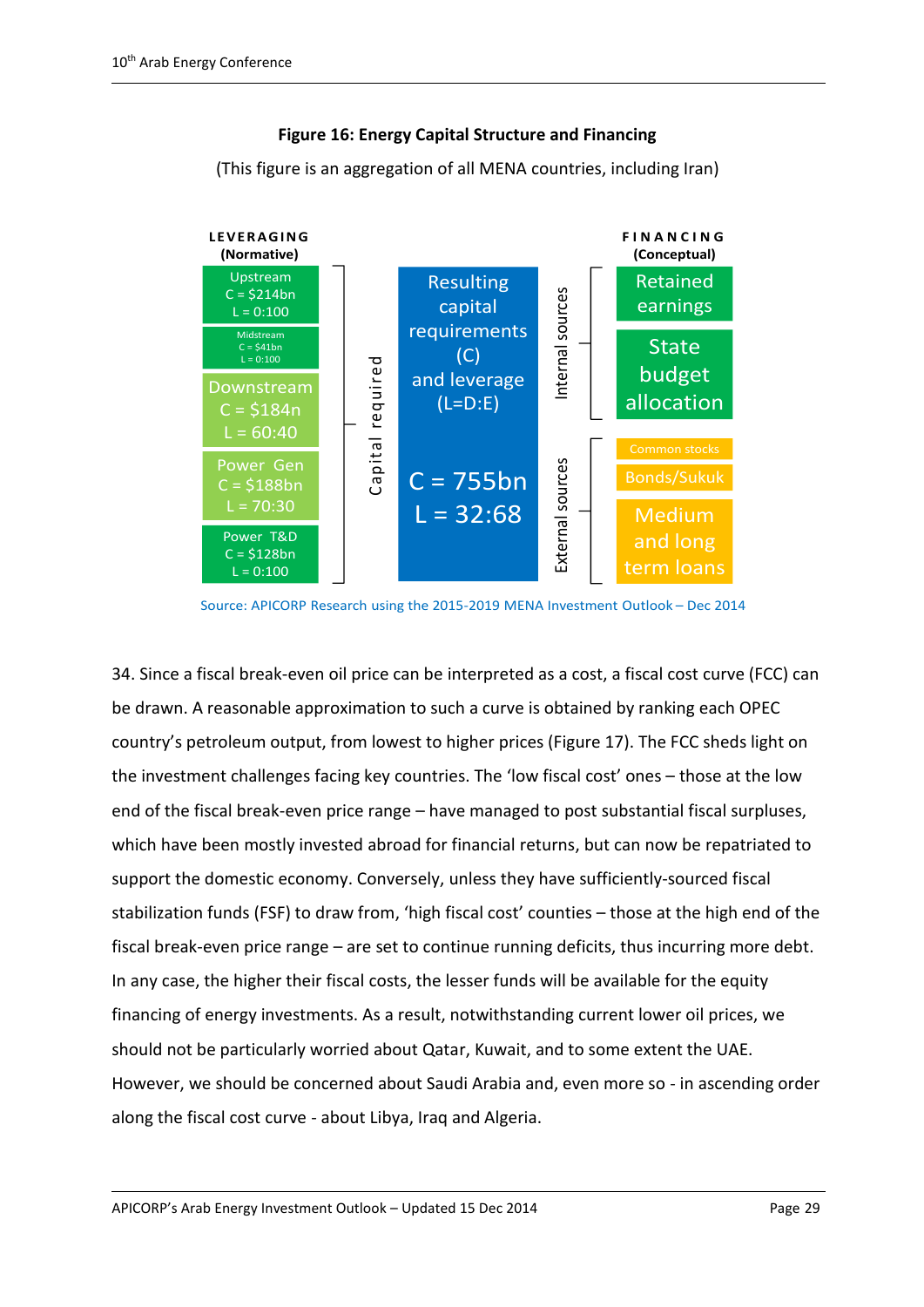

**Figure 17: Current OPEC Fiscal Break-even Oil Prices**

35. Finally, debt, which is a dominant attribute of the downstream industry, is sourced externally. Despite recent success in the issuance of bonds and sukuk, predominantly in the GCC, external financing of energy investment continues to rely heavily on a still distressed dollar-denominated loans market (Figure 18), notwithstanding greater involvement of export credit agencies (ECAs) and local banks. This market will hardly fully recover without international banks renewing their commitment to the region. Meanwhile, meeting the potential debt requirements suggested for MENA in Figure 16 – some \$48 billion per year in the medium term – will remain a daunting challenge.  $^{15}$ 

APICORP's Arab Energy Investment Outlook – Updated 15 Dec 2014 Page 30

<sup>15</sup> For a thorough discussion of these points see "Financing MENA Energy Investment: Critical Issues and Challenges", APICORP's *Economic Commentary*, March 2014.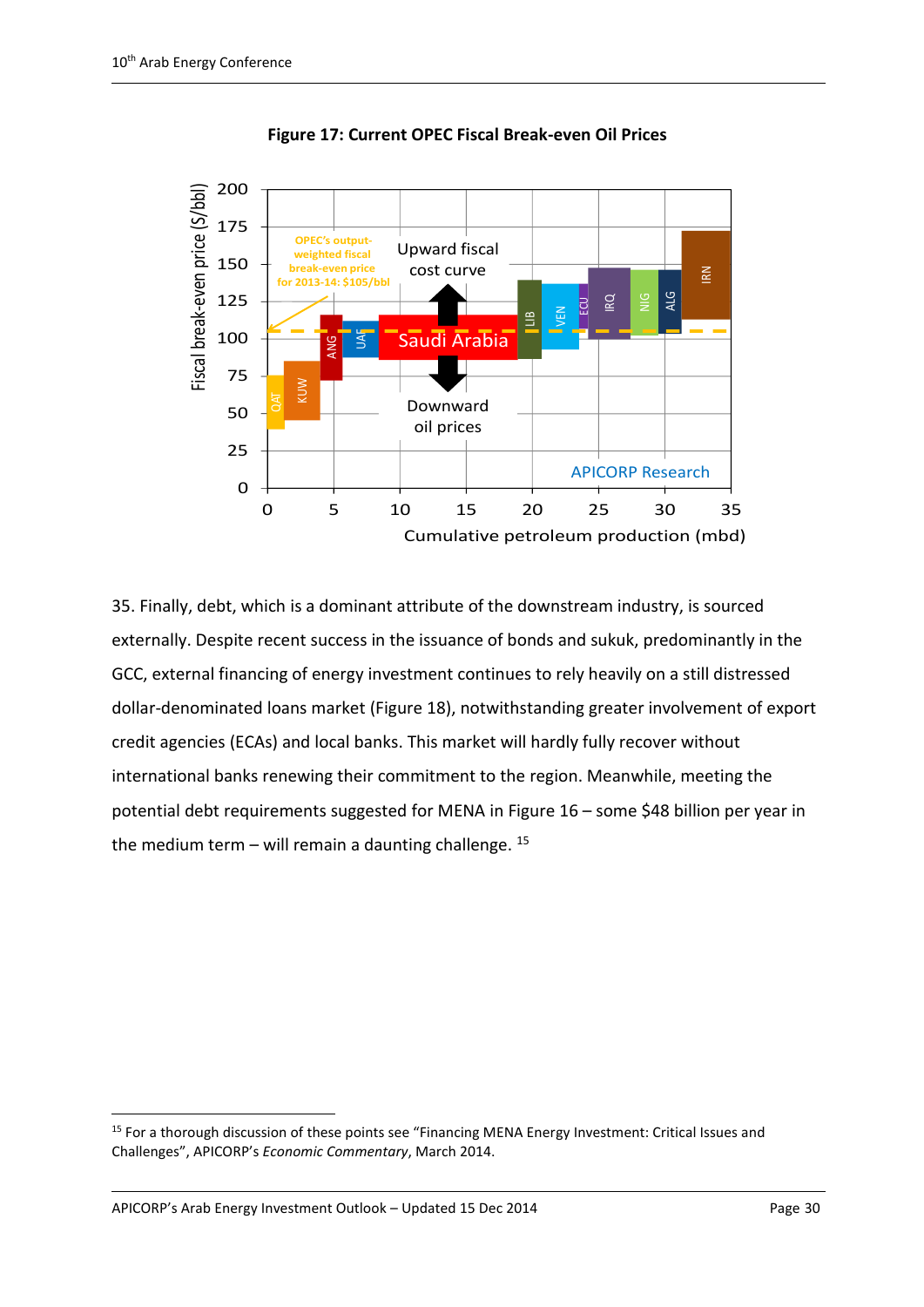

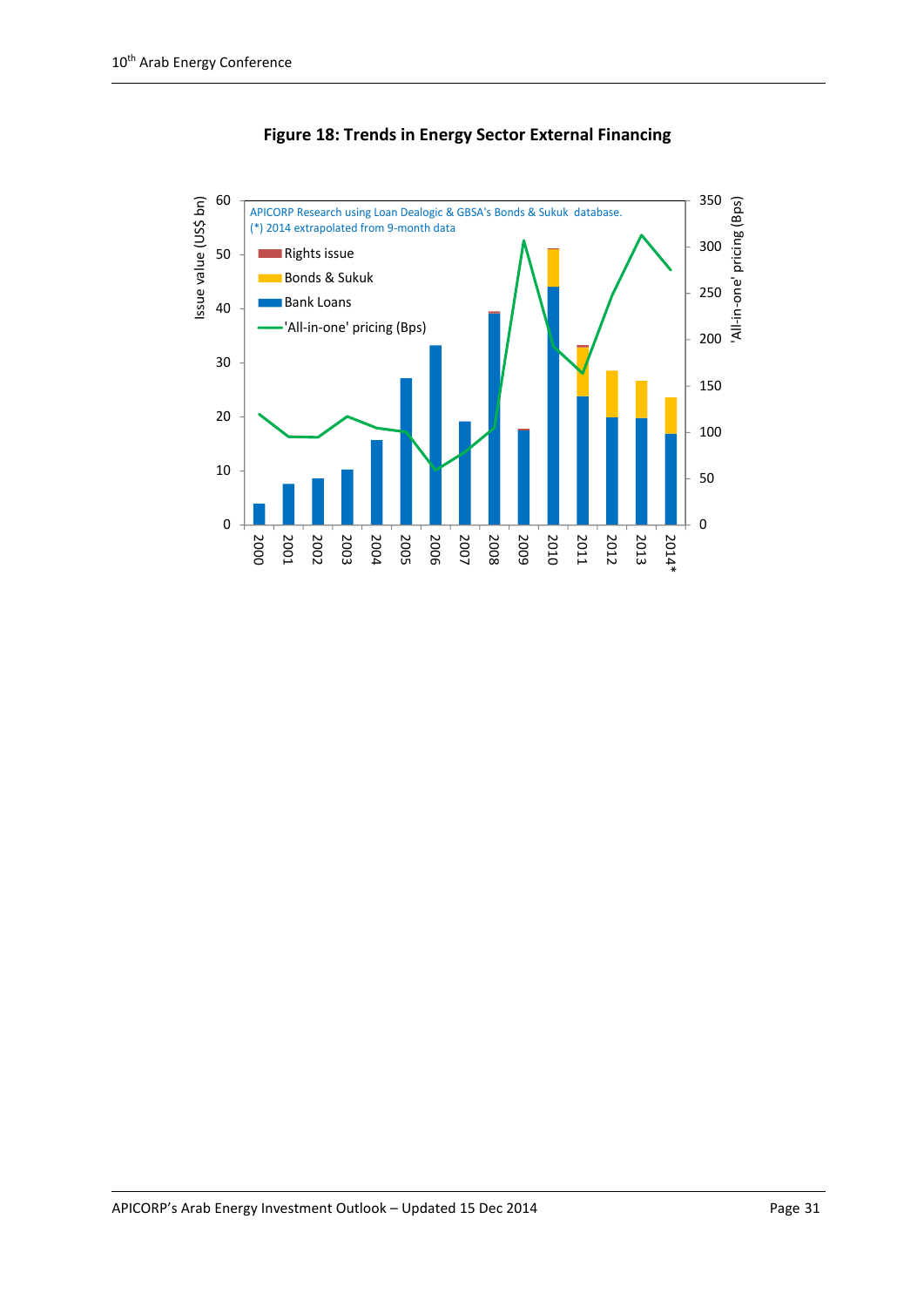# **Conclusions and policy implications**

36. In a context of subdued economic recovery, continuing geopolitical turmoil and collapsing oil prices, our review of energy investments in the Arab world has established that cumulative capital requirements are likely to decline or remain flat at best over the medium term. The outlook would have been even weaker if not for a catch-up effect, particularly evident in the power sector, and ever-increasing project costs. A little more than three-quarters of the required capital is in seven Arab countries among the region's biggest holders of oil and gas reserves. Saudi Arabia continues to top the ranking, followed by the UAE, Algeria, Iraq, Qatar, Kuwait and Libya. Except Iraq and Libya, where investments are expected to be back-ended towards the end of the review period, the geographical pattern has favored countries that have been relatively shielded from the turmoil.

37. The assessment has also highlighted serious constraints and challenges to the outlook. In addition to lingering turmoil in parts of the region, which threatens to have a long-lasting, negative effect on investment climate outside core GCC, three critical issues continue to confront investors and project sponsors: rising project costs, scarcity of supply of natural gas and ethane, as well as funding restrictions. Of the three, the latter remains the most critical. Given the structure of capital investment assumed in the outlook, internal financing could tighten if the price of Brent (taken as a benchmark) stays durably below the value of OPEC's fiscal break-even price, which we estimate at \$105/bbl. External financing, which comes predominantly in the form of dollar-denominated loans, will also be challenging as long as the region's loan market has not fully recovered.

28. Our findings have several policy implications, including in terms of investment climate, project costs, fuel and feedstock, and financing:

 *Investment climate:* Policy-makers should focus their commitment on improving the investment climate and creating a more enabling environment for the development of the oil, gas